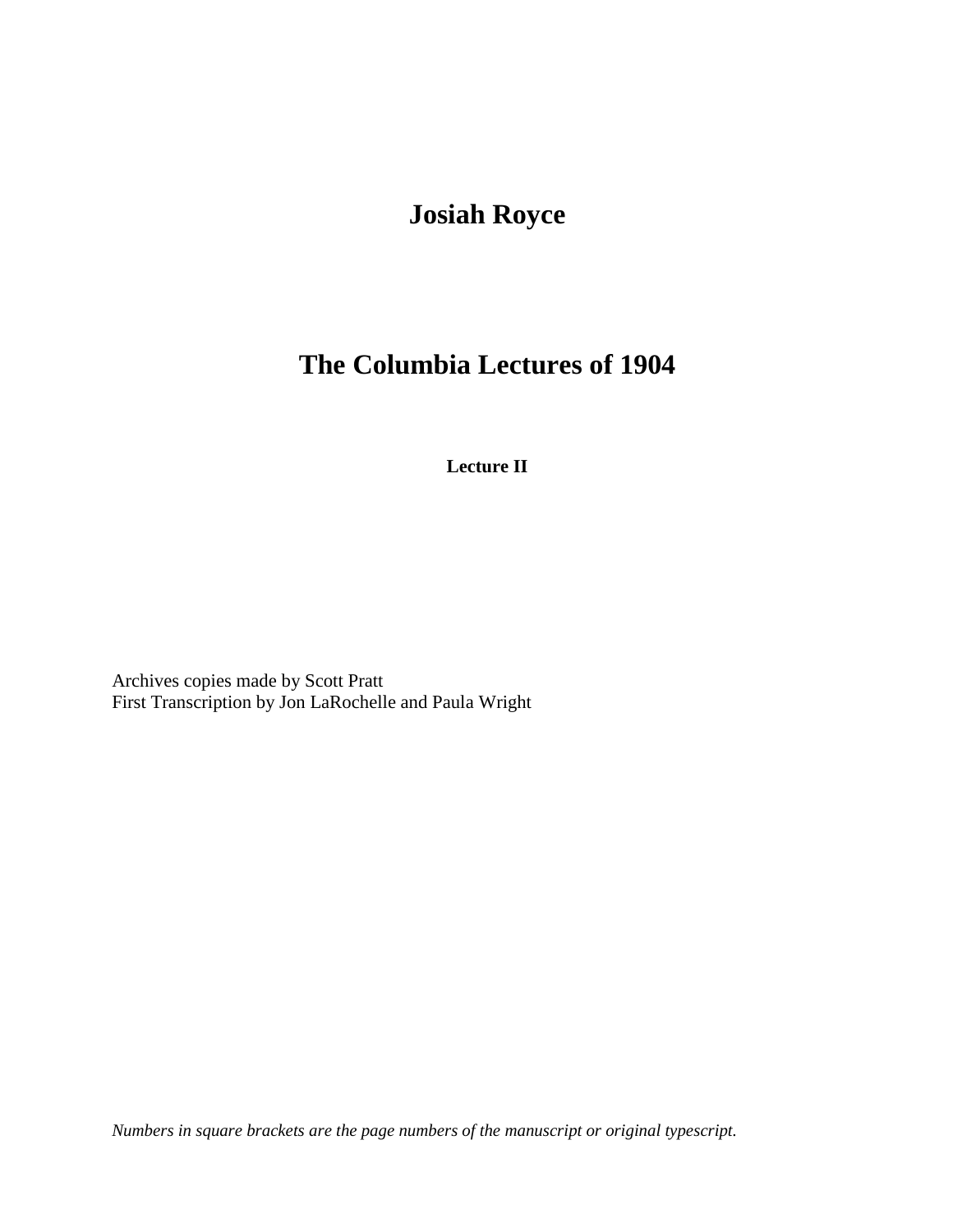Lecture II. General Survey of the Concepts useful in Various Sciences.

In the former lecture we sketched the general problems to which this course is to be devoted. The starting point of our whole inquiry is furnished by the observation that widely sundered branches of scientific inquiry, although they may deal with what at first seem to be extremely various sorts of facts, still find, in many cases, the same types of concepts useful for the purpose of dealing with these different  $[2]$ <sup>[1](#page-1-0)</sup> regions of fact. In order to exemplify this wide range of usefulness which certain concepts possess, we briefly considered three typical instances of the principle thus enunciated. As we did so, we asked ourselves the questions: Why is each one of these concepts so widely and so variously applicable? Does the reason lie each time in the nature of external things, or in the nature of our thinking-process? We began to see that such questions are not easy to answer, and that the effort to reply to them takes us into very deep problems of philosophy.

On the present occasion, I propose to begin the task of surveying a little more systematically [3] the most important forms of concepts which human thought finds useful, either in all its investigations, or else, at the least, in very or numerous and in widely sundered types of investigations. At the last time, first, the numbers, and especially the whole numbers, next the more special concepts of the statistical sciences, and thirdly the concepts of rhythmic processes, were our chosen instances of what one might call general conceptual forms, such as are serviceable in sciences of the most various kinds, and such as help thought to master very widely contrasting types of facts. We now want to become more closely acquainted with several of the most general conceptual forms, which you meet with, [4] so to speak, anywhere, or almost anywhere, in the whole field of science. Of these most general conceptual forms you will soon see that the instances which we employed at the last time are but special cases.

 $\overline{a}$ 

<span id="page-1-0"></span><sup>&</sup>lt;sup>1</sup> Numbering restarts in manuscript.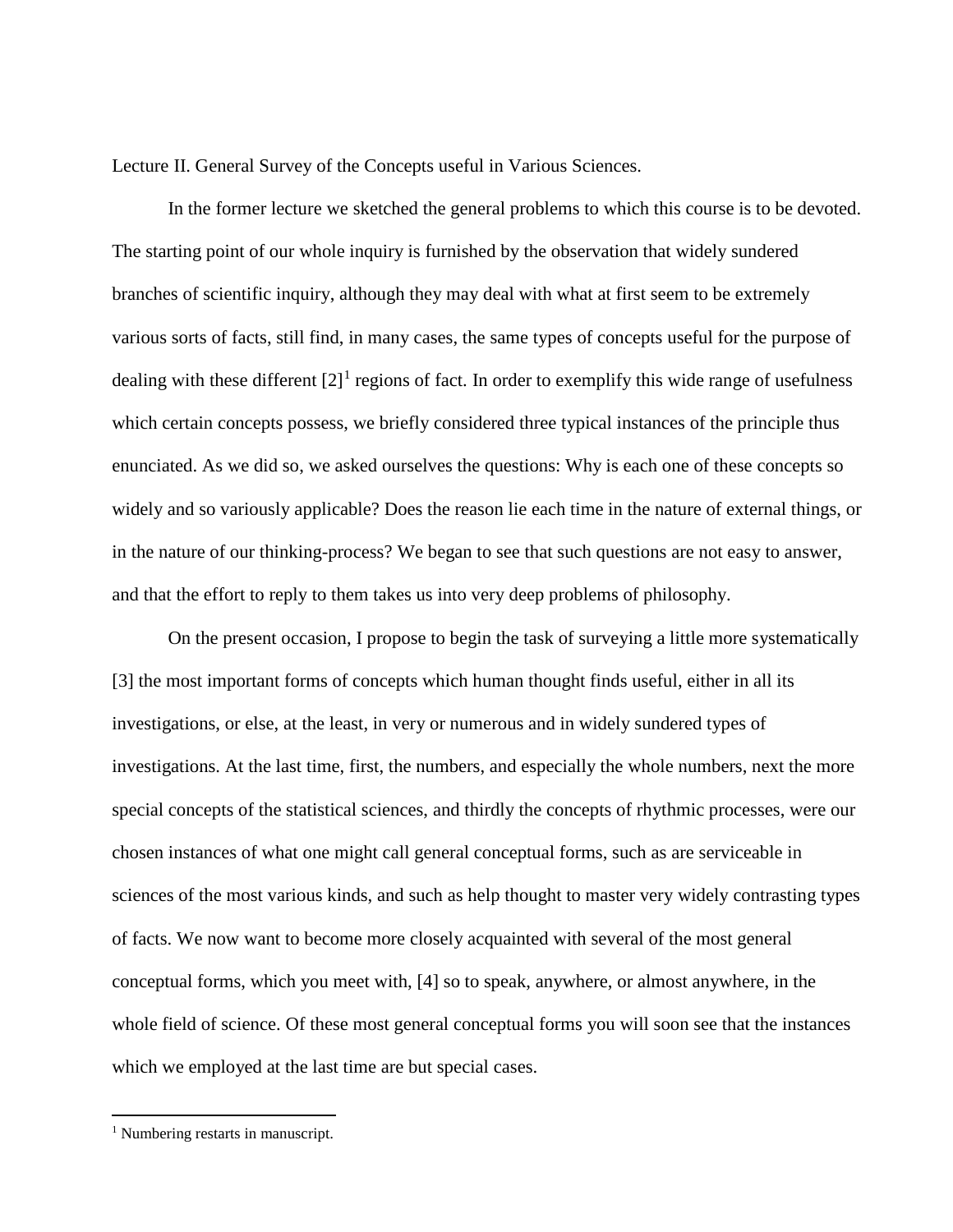By the term conceptual form, I shall hereafter mean, as I may say, any concept of very wide application in the work of thought in various departments of research.

Let me begin my present sketch of the generally used conceptual forms by first bringing to your memory what you all know about the conceptual forms which our thought invariably uses, whatever may be the topic about which we are thinking. Then I may go on to mention certain less immediately obvious conceptual forms which science also uses in its various investigations. [5]

It is a commonplace of the text-books that whoever thinks, does, with the facts about which he thinks, two things: First, he classifies these facts. Secondly, he attempts to discover the relations of the facts. These two processes are very closely interconnected. We are in fact often tempted to view them as constituting but one process. And they do indeed constitute two aspects of a single process; but these are aspects which it is often convenient to distinguish. To classify facts is to arrange them in various ideal collections, which for certain purposes we keep apart from one [6] another in our minds, enough to assure us that when an object belong to one class it does not belong to certain other classes. These collections, or classes, may be small, as may, for instance, the groups of students who take some one advanced course in a University. But, on the other hand, the classes which the thinker considers may be indefinitely vast ideal collections. For instance, the class triangle is an ideal collection of geometrical objects which comprises an infinite number of possible instances. In general, the most frequently used class-concepts in the more exact sciences stand for very large ideal collections of objects. The same object may belong to many classes. But every class is opposed in our minds to certain other classes with which it has no object in common.

On the other hand, when we mention the relations of facts, we usually first think of taking facts in [7] very small groups, and then of studying what we call the various single relations amongst the facts that are found within each group. In a very frequent type of cases we deal with a group of two objects only, ie., with a pair of objects. We then note that one object of the pair has a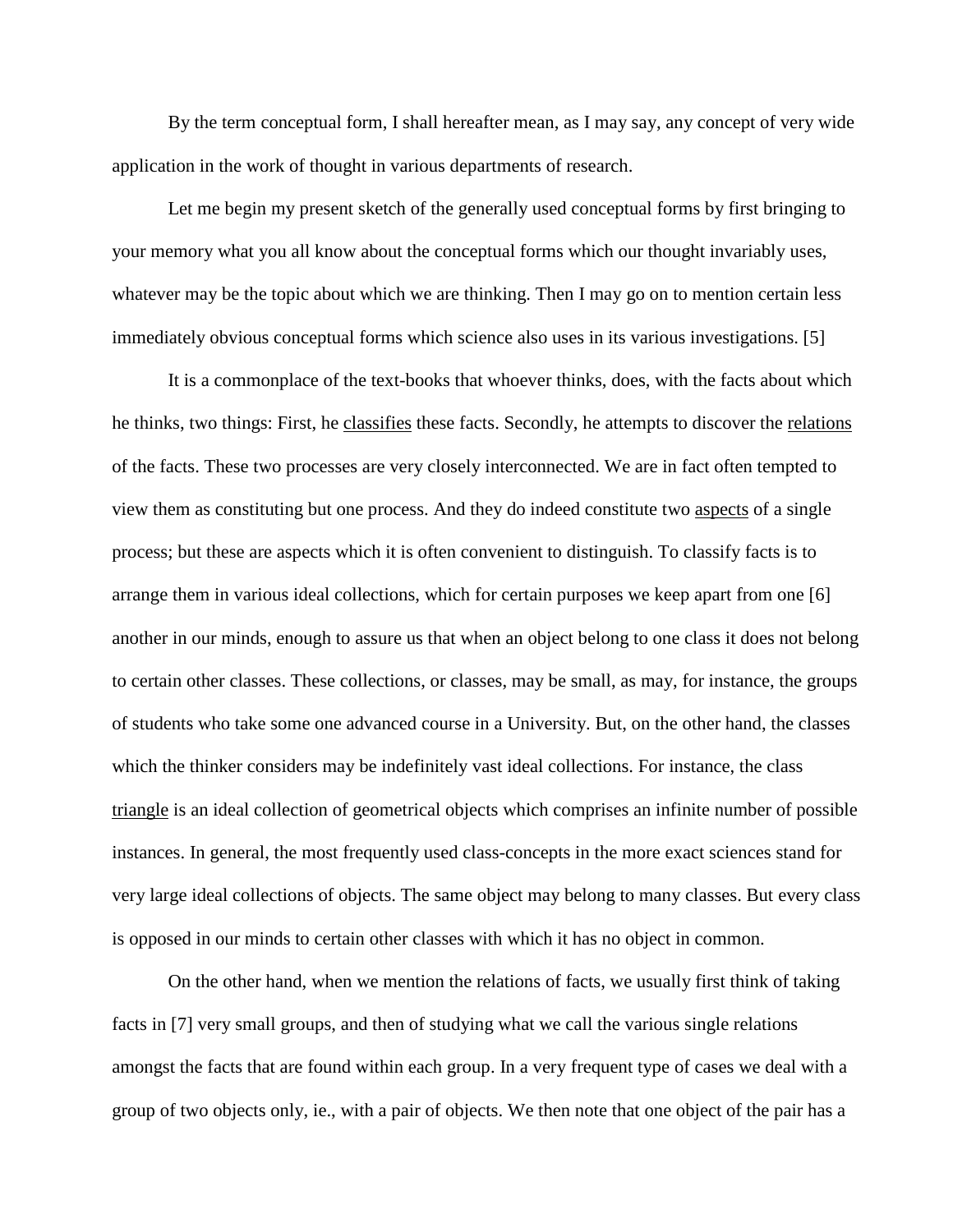certain determinate relation to the other; as, for instance, we observe that one man is taller than another, or that one light is brighter than another, or we assert that John is the brother of James, or that A is B's debtor. Here the noting of this single [8] relation, taller than, brighter than, brother of, debtor of, depends upon first considering the pair of objects between one of which and the other this relation exists. If we begin with a very large group of objects, such as a crowd of men, and asked "Who is the tallest man"? or "What ones amongst these men are taller than others?", we could not deal with the question considerately until we had first broken up the large group into small groups, and, in fact, into pairs, and had repeatedly asked the question: "Is this man taller than that man?"

When we talk of classes of facts, [9] our ideal groups thus tend to be large and may be infinitely, or at least indefinitely large. Moreover, to classify facts means for certain purposes, to set facts apart in different groups, to sunder one set of facts from another. When we talk of relations, we consider small groups of facts, and in many cases, we take account only of pairs. Furthermore we lay stress not upon the [illegible] connection or link of the facts. There then constitutes the contrast between the conceptual forms Class and Relation.

Yet this contrast between thinking in terms of classes of fact, and thinking in terms of the relations of facts, is no absolute contrast. Where we have to do with classes of objects, there we also have to do with relations. Whenever we consider relations, we are inevitably led to form classes. Thus, for instance, every member of a class is seen to stand in a peculiar relation to that class, so soon as the class is viewed as a sort of collective entity. This relation of the [10] member to the class is the relation of belonging to the class. Thus John belongs to the class man; Socrates belongs to the two classes, wise, and Athenian. And further, every member of a class stands in a peculiar relation to every other member of that class, the relation of being fellow-member of that class with the other member. Thus John and James are fellow-men; and this establishes a well known relation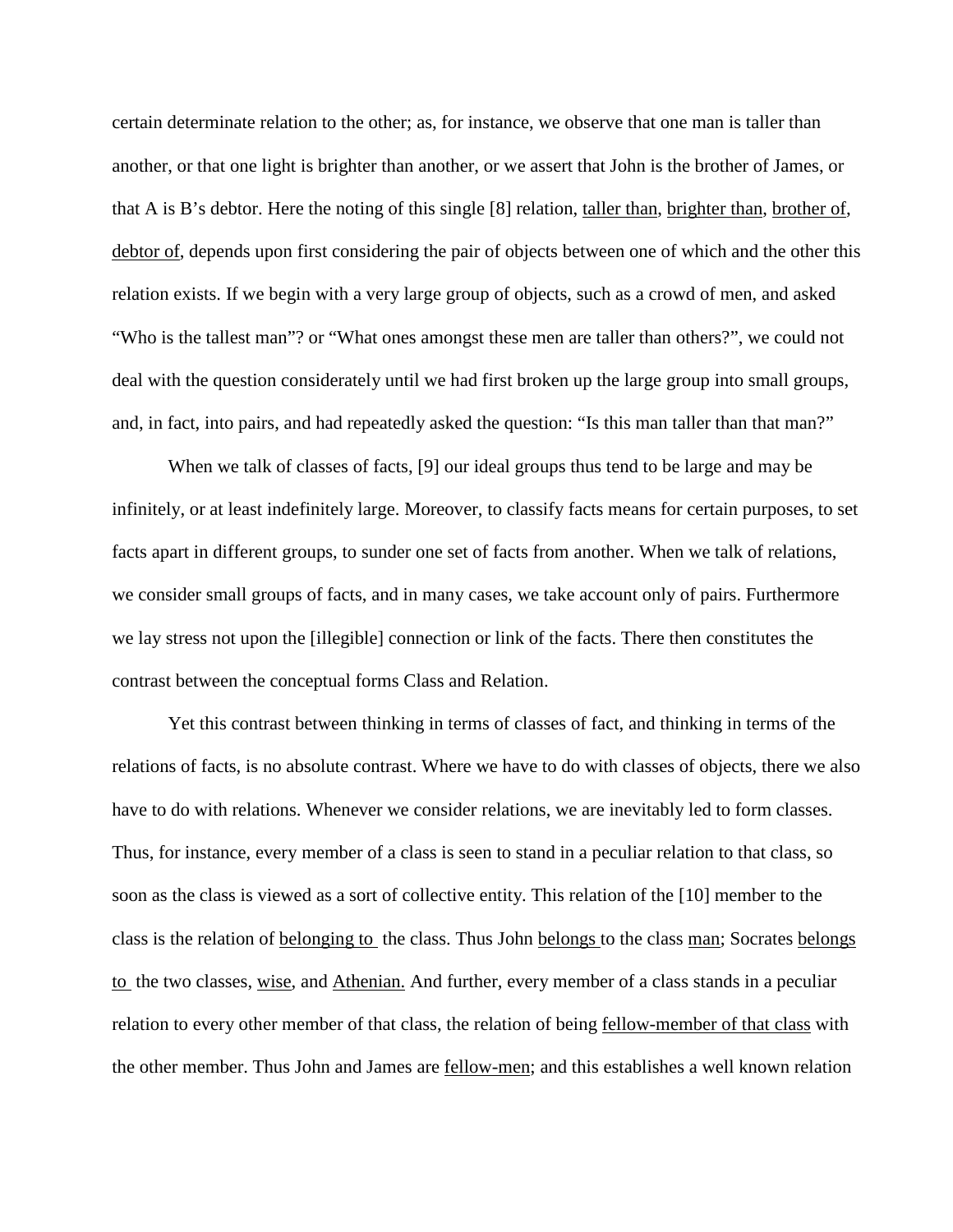between them which the moralist and the religious teacher may find to be of inexhaustible significance. So classes are impossible without relations. [11]

On the other hand, when we think of relations as such, we are at once led to define classes. Thus, as soon as we learn to conceive that "John is the brother of James," we are led to the definition of the class of beings called brothers. A brother is a man such that there exists some other human being, man or woman, to whom the man first mentioned stands in the relation of being the brother of the other. Thus the consideration of the single pair of human beings wherein the relationship called brotherhood gets illustrated, leads us to define the indefinitely large ideal collection of the [12] men who are called brothers.

Classification, then, and the definition of relations, are closely interconnected processes. Both occur in our minds whenever we think about objects. And so the conceptual forms Class and Relation, are forms of universal application in all our sciences. But for the moment, I will say no more about these two forms, viewed in their abstraction from other conceptual forms; because I do not want to weary you at the very outset with these apparently simple abstractions. We shall soon have reason, however, to return to these fundamental conceptual forms [13] with certain more concrete problems in our minds; and then indeed we shall see that to know just what we mean by classes and relations is at once a very important and a very complex undertaking.

Before we pass, however, to more novel and less abstract instances of conceptual forms, I must trouble you to take note of still another fundamental conceptual form which all science illustrates, which appears perfectly simple, and which is, nevertheless, really very complicated. I have spoken of classes of facts. I have also spoken [14] of the relations of facts. As you see, both the concept of a class and the concept of a relation thus seem to presuppose the concept of what you may call a single fact. If James is brother of John, then the relation here obtains between two individual men. If there were not some such individuals, there could not exist the relation.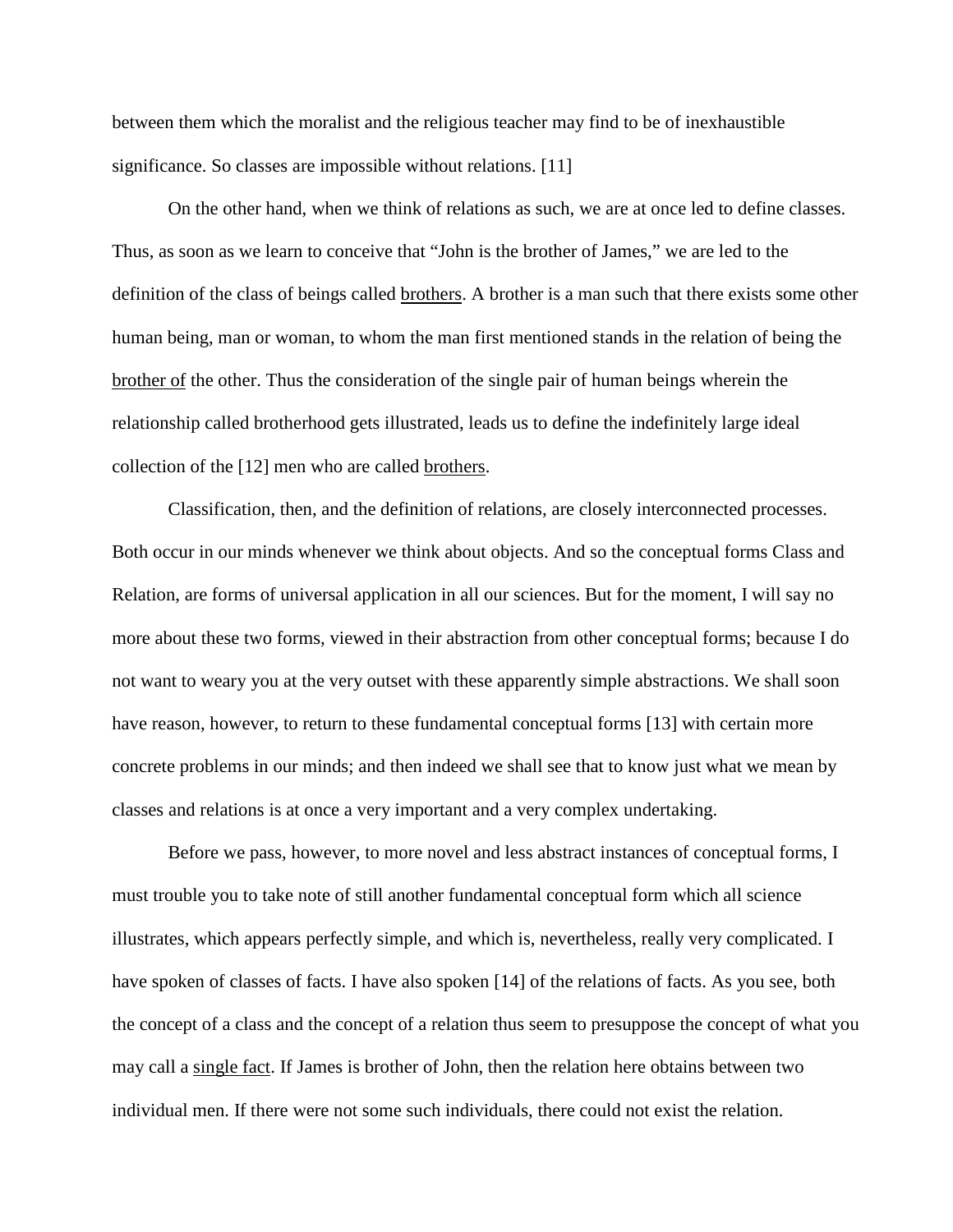Brotherhood is a fact in the world; but it is a peculiar sort of fact, which inevitably presupposes the existence of men who are brothers. Each of these men is a single individual. Precisely so, at least, as we usually conceive the matter, any class is a collection of single instances of objects which belong to the class. [15]

If there were no distinguishable instances that could belong to a class, this class would be a merely empty province, having value for thought only by its contrast with the classes that actually may contain single instances of objects which belong to these classes.

Both the concept of Class, then, and the concept of Relation, are conceptual forms which become useless for the purpose of thought without another conceptual form to help them out. This is the concept of the single instance which falls under a given class, or which, when it is taken [16] as the member of some pair, or of some other relational group, illustrates some relation. Now I shall use, as my name for any single instances of a fact which possesses a relation to other facts, or which falls under a given class, the name Element.

By an element I mean any one distinct object, a single fact, or anything that, for the purposes of thought, is for the time treated as a single fact. To speak in psychological terms, -- an element is whatever we fix by an act of our attention, and so, for the time being, distinguish or hold apart from other objects, while whatever variety [17] or diversity may be capable of coming to light within the single element, does not then attract our attention, or concern our thought. The concept of an element is, in consequence, a concept of a decidedly arbitrary application. Any object, however vast or complex, may be treated, in the course of a particular thinking process, as an element, for the purposes of just that process. A point is an element in ordinary geometry. But the straight line may be taken, instead of the point, as the geometrical element. And with reference to the class, conic section, or triangle, or sphere, [18] the corresponding single case of this conic section, or triangle, or sphere, is the element which forms the member of a given class, and atom is an ideal elementary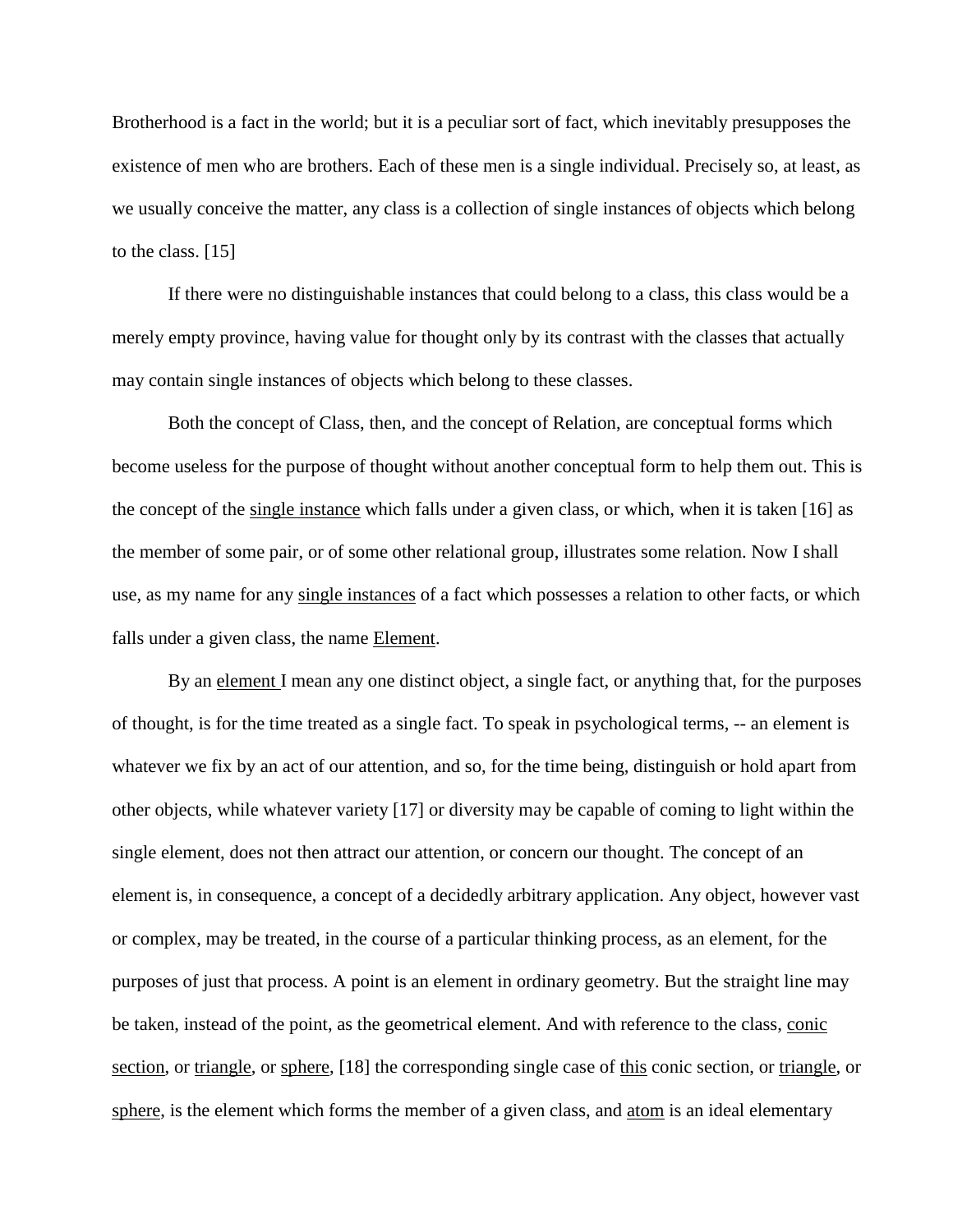constituent of matter. But the earth, or Jupiter, may be regarded as an element if you consider it merely as one of the members of the solar system. With reference to the collection of years which constitute the Nineteenth Century, any one year, say 1861, may be taken as a single element. And so one may go on, finding each time, as an element, in any class or group, whatever single [19] object may be distinguished, by the purposes of our thought, as for the time the constituents of the group. It is customary to say that classes and relational groups consist either of literal or of ideal individuals. If prefer the term element, to the term individual, as the name for what thought at any time distinguishes as the single constituent of any class or collection of objects of thought. And I do so because the name individual seems to imply, a metaphysical theory as to what an individual object is in itself, apart [20] from our own present thoughtful interest in it. But, as a fact, it is our present thoughtful interest which mainly determines, with respect to the objects once presented to our mental view, what we shall regard as, for the moment, our elementary objects. What is an element for one of our thoughtful attitudes, may appear as a collection from some point of view. What one train of thought views as simple, another investigation may regard as infinitely complex. A nation may be taken as an element when one is talking of a Congress of European powers, or of the chances of war in the Orient. [21] A single man may be an element to the employer of labor, or to the statistician, but a prodigiously vast complex to the physiologist or to the psychologist. And an element need not be, in itself, an individual. A color, a mathematical symbol, or even a relation, or a complex of relations, may be treated as an element for the purposes of a particular inquiry.

What is essential to the notion of an element is that an element is seized upon by our attention, is then, for the moment, treated as one, is distinguished from other elements, and is also grouped with them for purposes of fur- [22] ther study. When grouped with other elements, the single element enters into relations, and belongs to classes. And our whole thinking process makes use of these three conceptual forms: element, relation, class, whatever other concepts we may be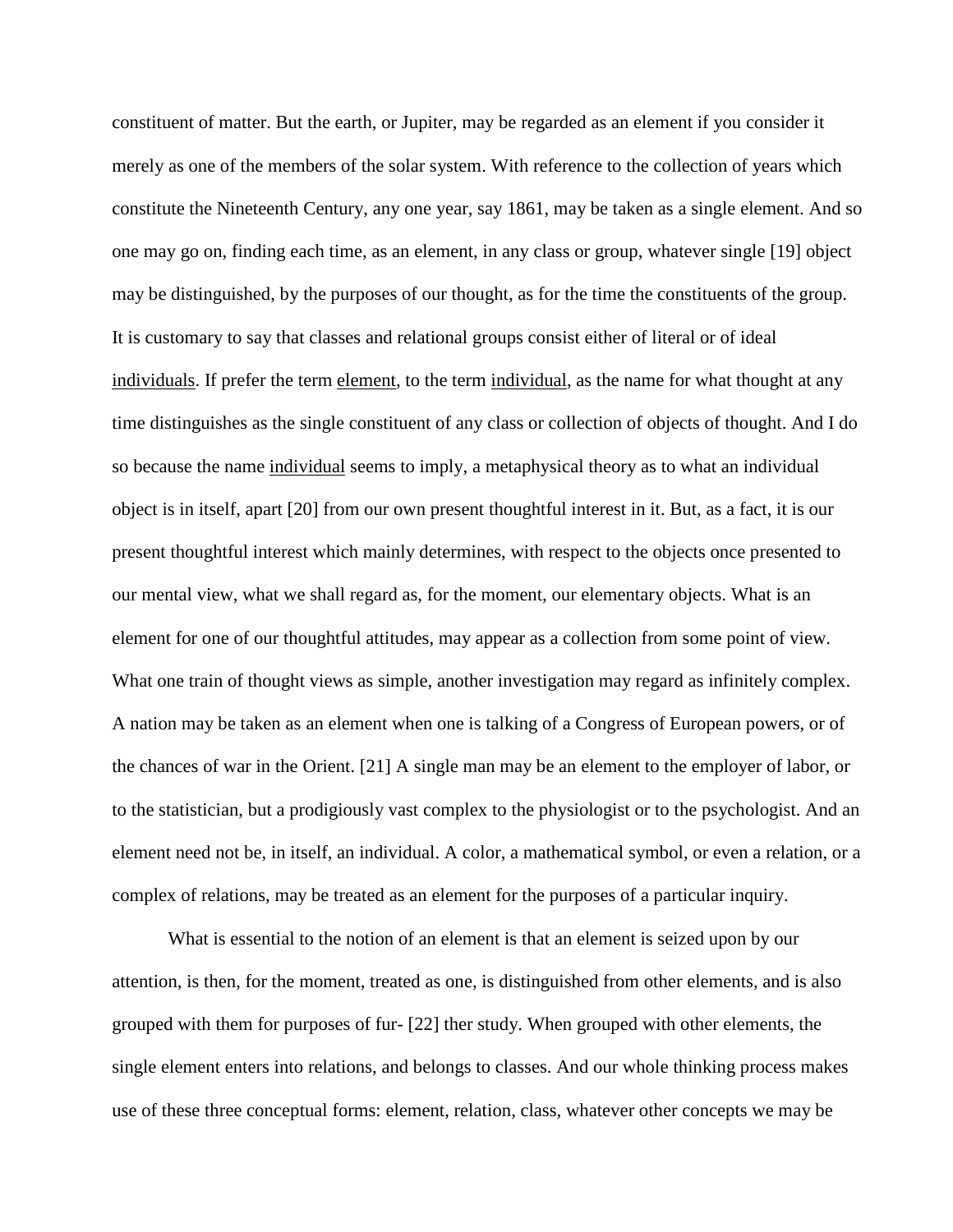employing. Because the term element is relative to our current purposes, any class may be taken as a whole, and treated as an element in a class of classes. Any relation may be taken apart from the terms which it relates, and may be treated as an element in a class of relations, or may be brought into relations [23] with other relations; and so we may proceed indefinitely.

#### II.

I turn then, for the moment, from these three most universal conceptual forms: Element, Class, and Relation, to more complex conceptual forms.

The text-books of logic are not accustomed to make sufficiently prominent what everybody nevertheless can readily observe for himself, namely that, in the most diverse sciences, and also in the most diverse extra-scientific thinking processes, we make use of rows, i.e. of ordered series of facts. The concept or conceptual [24] form of the row or ordered series is consequently one of the most widely used of the concepts of our thought. The numbers, which we mentioned at the last time, are a classic instance of a series. Our concept of a rhythm, that is of a periodic process, is another concept of certain types of series. The concept of series is thus more inclusive than that of either number or rhythm. It includes both of them as amongst its species. Nor do the ordinary numbers and the rhythms in the least exhaust the types of ordered series with which science and even daily life are acquainted. [25] The whole numbers form what maybe called a single, or in one sense, a simple series; for every whole number has its determinate place in that single ideal system of whole numbers which begins with unity, but which has no last term. On the other hand, various series may be interwoven, combined and complicated without limit, and yet so that the resultant complex system of many series may return a perfectly definable order. The pages of a work that is published in many volumes, form a compound series, where of the pages of a single volume may form a single relatively elementary, constituent. Here is an example of several series joined in one. But an ordered system may possess several dimensions. In each of these dimensions it will then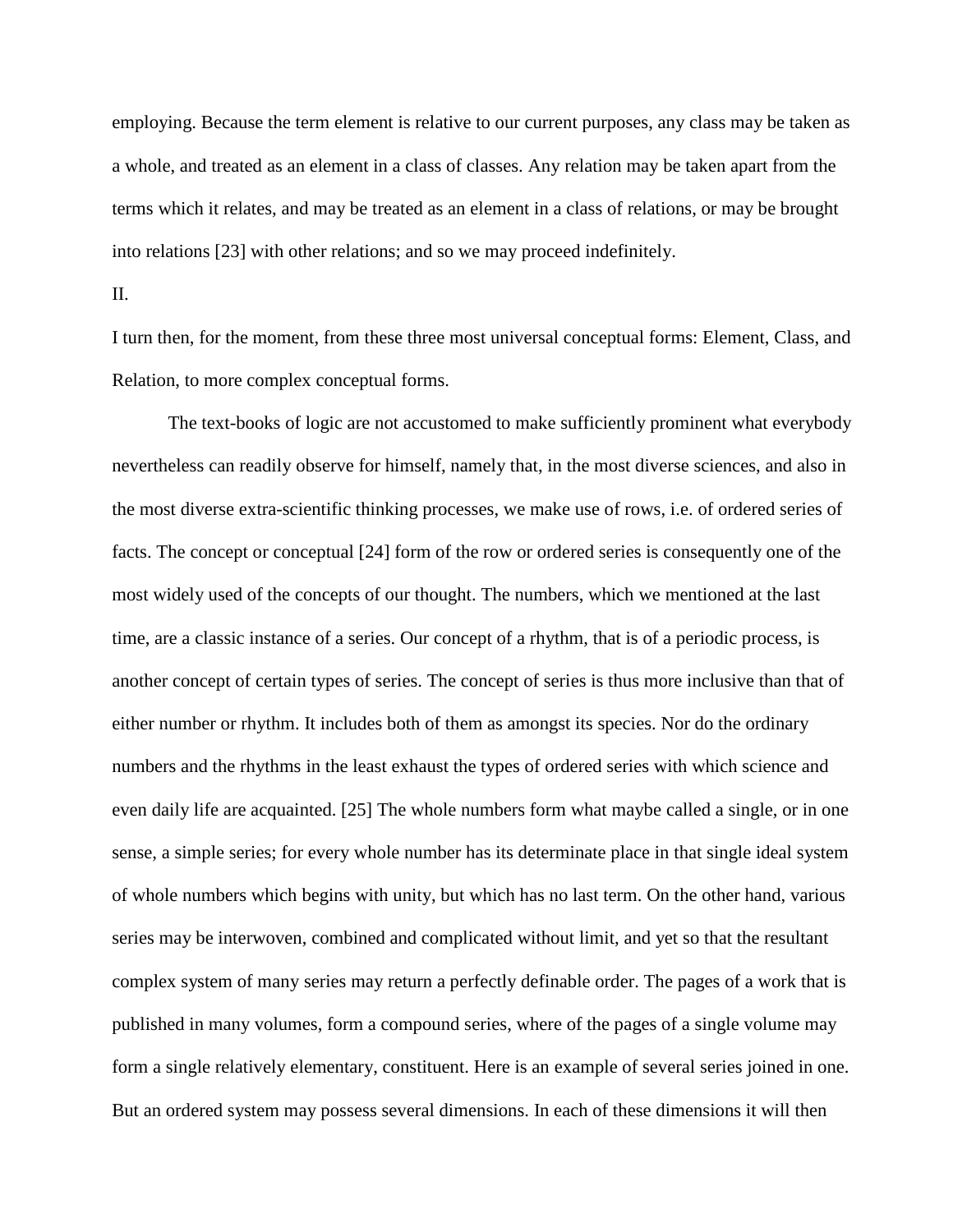give [26] us examples of various subordinate series. Space, as point-geometry conceives it, is a continuous system of points ordered in three dimensions. Any straight line is then conceived as a continuous one-dimensional series of points, selected from the tridimensional system of space. Time is generally conceived as a one dimensional series of instants. A moving body occupies a series of positions in space.

These are instances of series, and of serially ordered systems, which external experience often appears to exemplify to us, or even to force upon our thought. But we are often clearly aware that we deliberately construct certain artificial serial arrangements of real or of ideal objects [27] for the sake of aiding us either in finding these objects or in recalling them or in conceiving their various relations. Thus, if you put your books and papers in order, you do so by arranging them in certain chosen series, which may possess either one or more dimensions. A dictionary, a directory, a card catalogue, is a deliberately devised series of names, of words, or of titles. The term list stands for an artificially ordered one dimensional series. For purposes of conceiving the relations of color sensations, the psychologist groups them in series so that the resulting system forms a tridimensional color cone of [28] finite extent. Any map or diagram is an artificial serial arrangement of lines, surfaces, points, and marks, intended to portray the relations of objects. All statistical tables and diagrams depend upon highly artificial serial arrangements of groups of facts. The geologist arranges in series his conceived periods of the earth's history; the naturalist constructs his series of natural forms, and exploits them in his museums; the student of political science describes series of types of governments and depicts by serial devices the order which governs administrative processes. The clergy- [29] man or the lecturer presents his subject-matter arranged in serial order as firstly, secondly, thirdly. Every writer of a text-book has also to decide upon the serial order of his presentation of his subject. The dramatist uses serial devices as he arranges the order of his scenes and acts; the men on duty in the tower of a railway station deal with series of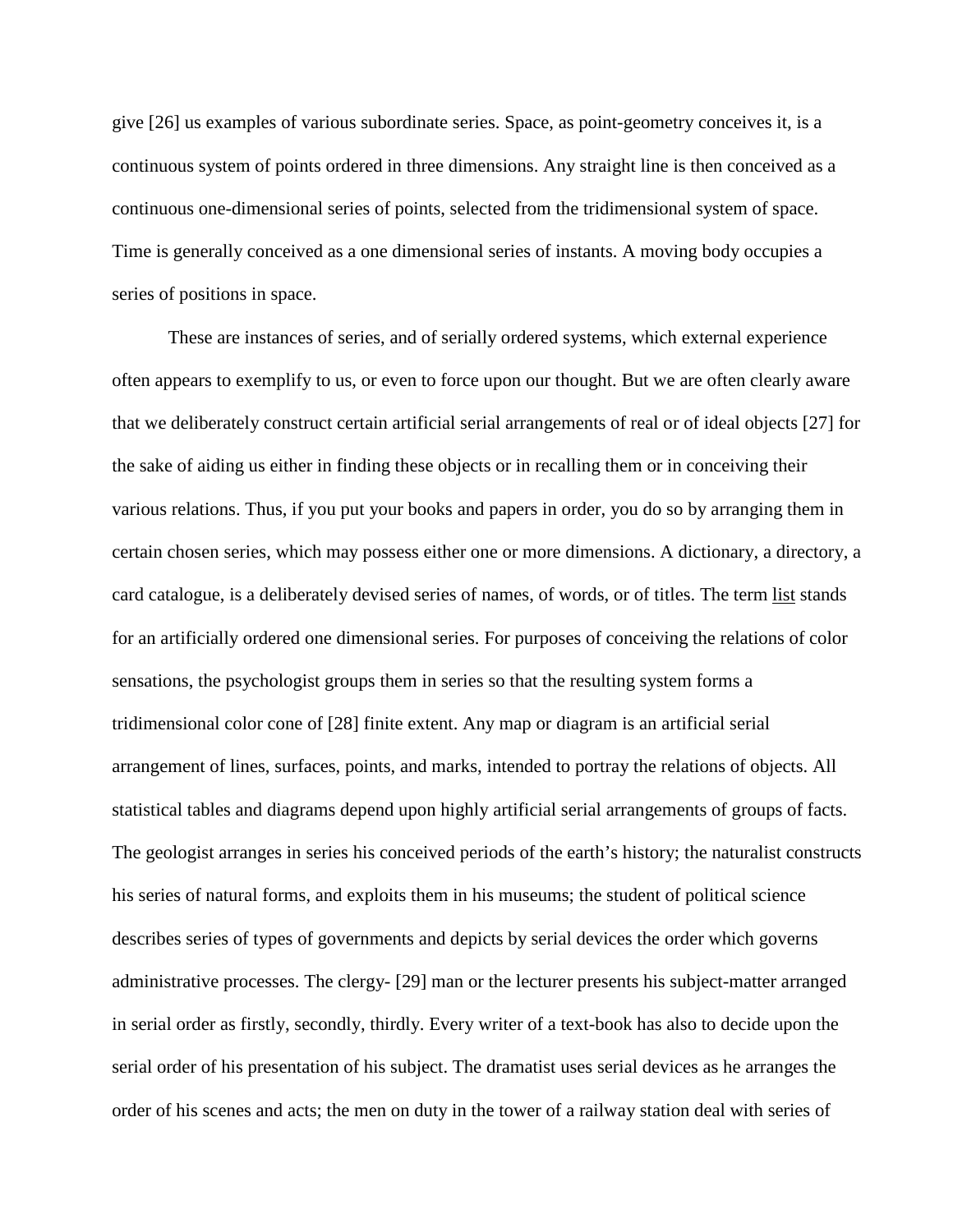signals, of trains, and of apparatus for controlling switches; the switchboard of a telephone office is a system of orderly series.

Thus both the external facts and all the artificial devices of our thought constantly exemplify the [30] concept of series. It is strange that, until quite recently, the general lyrical aspects of the concept of what constitutes a series have been comparatively neglected. While classification, in certain of its formal aspects, has been extensively discussed in the text-books of logic, serial order without which classification would have little value for our thought, has merely been named, but has otherwise been far too much neglected by the logicians, until within the last fifty years. Kant's Critique of Pure Reason hardly more than occasionally mentions the concept of serial order. This concept has more of a place in Hegel's Logic, yet no adequate discussion. The psychologist Herbart made the concept prominent in his discussion of the concepts of space and [31] of time. But it has been the interests of modern mathematical inquiry which have made the logical discussion of the types of serial order a prominent issue in recent thought. Georg Cantor, Dedekind, Schroeder, Mr. Charles Peirce, Bertrand Russell, are prominent recent investigators of the concept. The best summary of the modern discussions of the whole question in English is to be found in Mr. Bertrand Russell's recent work on the Principles of Mathematics.

An ordered series is a peculiar sort of class of objects, whose members are subject to certain characteristic relations. What these relations are, we shall state, in the most general way quite soon. For the moment, I merely want to call your attention to [32] general truth that all orderly systems of facts, whether these systems are forced upon our notice by our external experience, or are artificially invented to meet the needs of our science or of our arts, get their order from the fact that they consist of various ordered series of real or of ideal objects. The concept of a row or series of objects is therefore a concept of simply universal significance for every coherent thinking-process.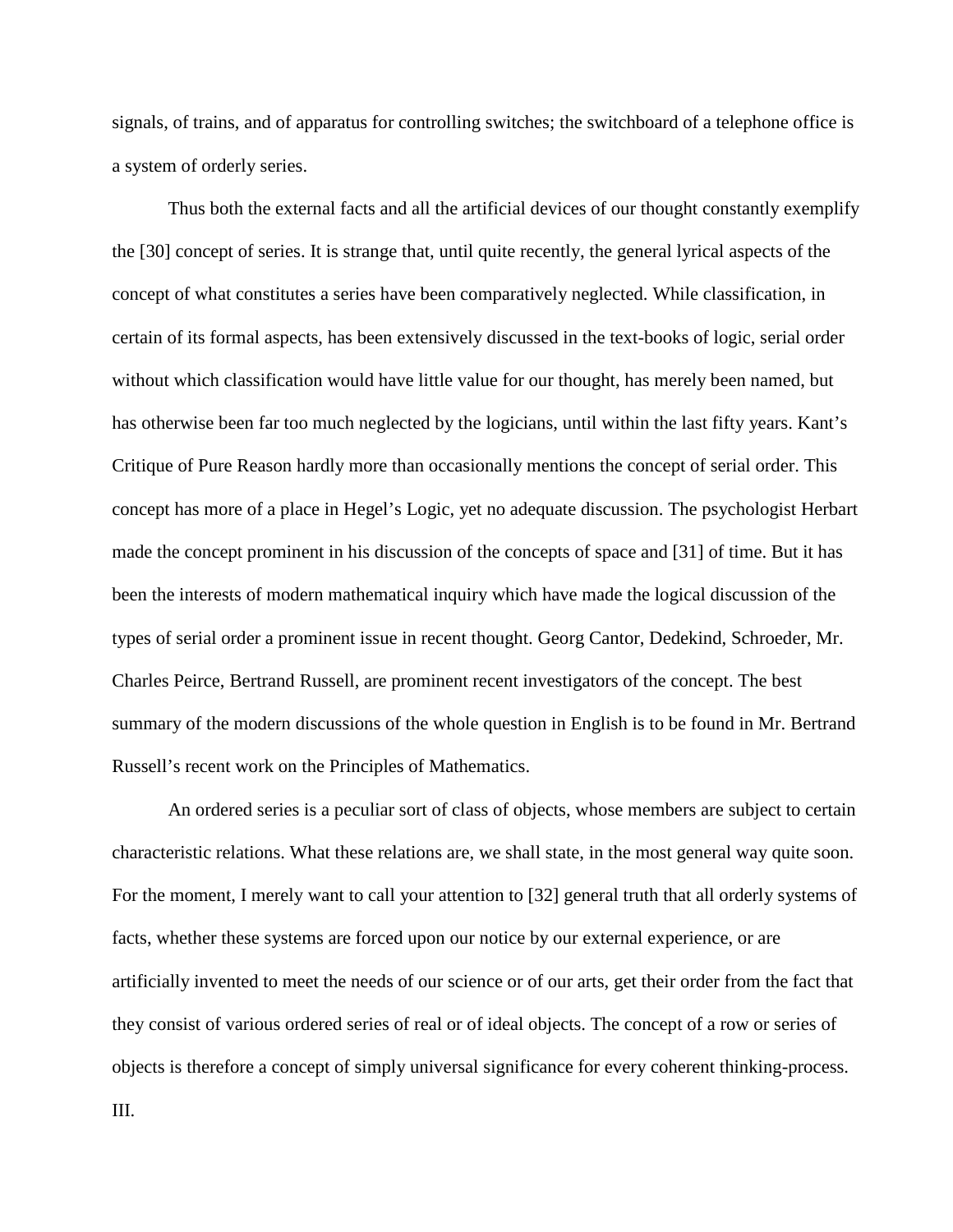But the process of arranging objects in series, or of taking account of serial arrangements, is very frequently connected, in our thoughtful processes, with another and a decidedly contrasting process. This latter process [33] leads to a conceptual form whose wide usefulness is as obvious, upon mention, as the comparative neglect of logicians to consider its nature and types is notable, and regrettable.

When an apothecary has a collection of weights which he uses for his scales, these weights form an ordered series. But when he has to weigh out goods, and when he accordingly puts certain weights into one scale pan, and then pours a certain powder, or lays any set of objects, upon the other scale-pan, -- the goods that he thus weighs are not put into that same ordered series which consists of his [34] standard weights, so as to become terms of that series, but are found, in the end, to correspond in weight, to be on a level with one of his standard weights, or with the sum of several weights. When a chronologist compares the dates of Egyptian and Babylonian, or of Greek and Roman history, the dates compared are, in the end, brought to levels with one another, so far as they are the dates of contemporaneous events. When a naturalist or a lithologist takes a crosssection of a preparation or of a rock, he does not do so in order to find in what various places in the same ordered series, certain structures stand; but rather in order to find what objects [35] are visible upon the same level, namely upon the level which his cross-section establishes. In other words, he thus finds out, not what comes before or after in a series, but rather what his side by side at a certain point, or on a certain level, in a given series.

Now the thoughtful operation thus exemplified, the operation of what I may call taking levels, is an operation of the utmost importance for thought. It is a sort of thinking that we exemplify whenever we say: "This object equals that object," in weight, length, mass, temperature, [36] value, or other magnitude. It is the kind of thinking-process which we go through when we compare various ordered series of objects and say: "The object a, in the series s, corresponds to the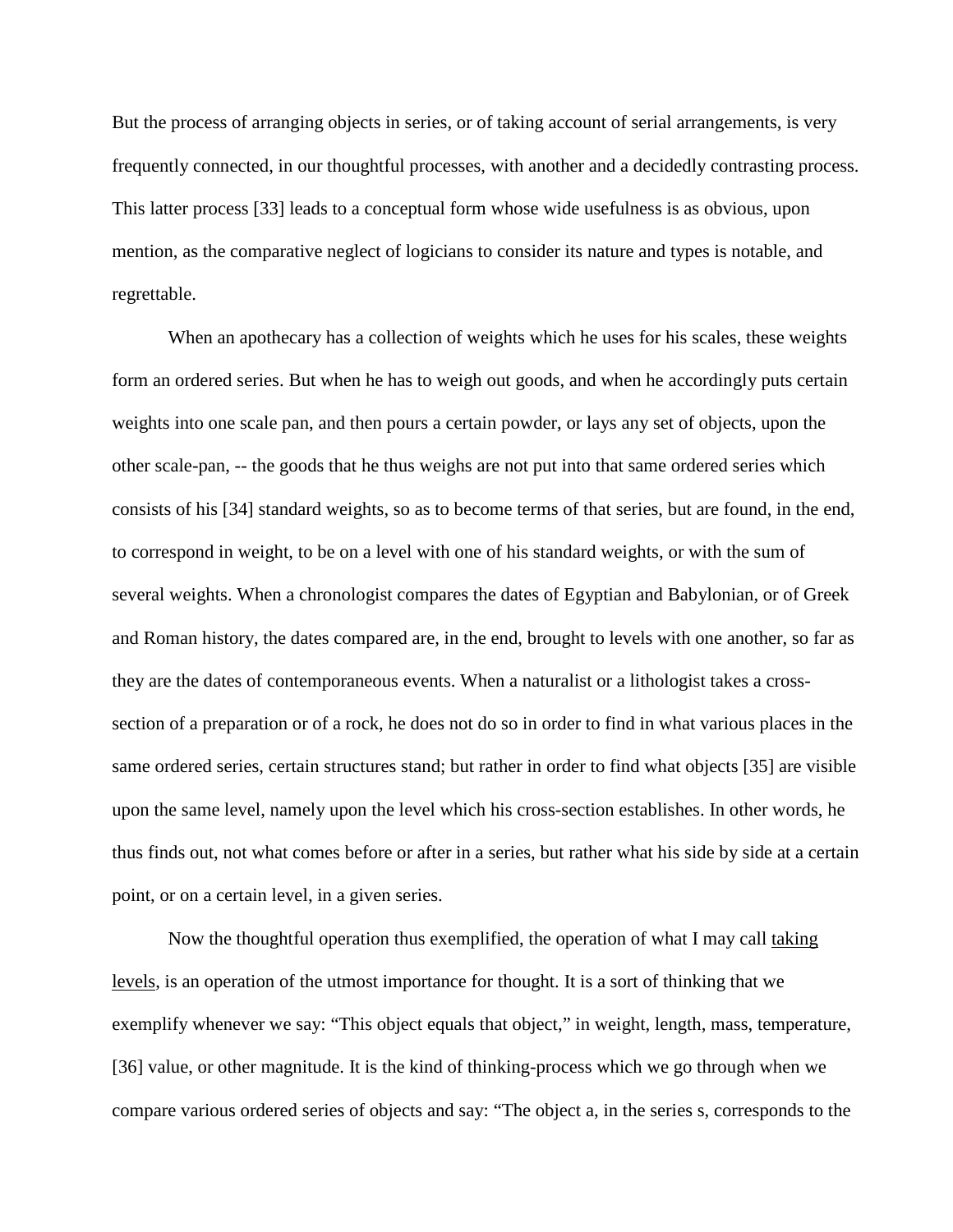object b, in the series t"; as for instance the event a in some "series a belonging to Roman history corresponds in time to, is contemporaneous with, the event b in Greek history. Or we take a level when we contrast any group of coexisting facts with a series of successive groups of facts, or when we observe that two points on the earth's surface are upon the same [37] parallel of latitude, or have the same mean temperature in February; or when we learn from a geologist that a certain strata or certain fossils belong to the same geological horizon. In the physics of a field of force equipotential lines and surfaces are instances of levels. In the history of law, of politics, and social life, the assertion of the equal rights of all men is the effort to place all men, in certain respects, not in any serial order, but upon a level. In the practical arrangement of both material and social objects, levels are quite as important as series. equality and precedence are the two correlated [38] practical problems of all our social relations. Precedence, in social affairs, has to do with ordered series; equality has to do with social levels. As to material objects, we order them in series; but we also arrange them so that various books are on the same high shelf, various rooms on the same floor of a building, various places are at nearly equal distances from certain central points, and so on. Now placing objects on the same level does not, of itself set them into any ordered series. Thus to know that many objects are of equal weights, is not to set them into any series. But the process of taking levels serves to correlate many series, and is itself an indispensable correlate of the series-building process. [39]

Of what vast and wide spread importance the conceptual process of taking levels is, we are further reminded by the fact that all the exact sciences constantly use equations, so that the equation, which is an instance of the process of taking levels, is found wherever thought most succeeds in its work. We are also reminded of the same truth by the fact that the doctrine of the Conservation of Energy is due to certain observations which I should describe as the taking of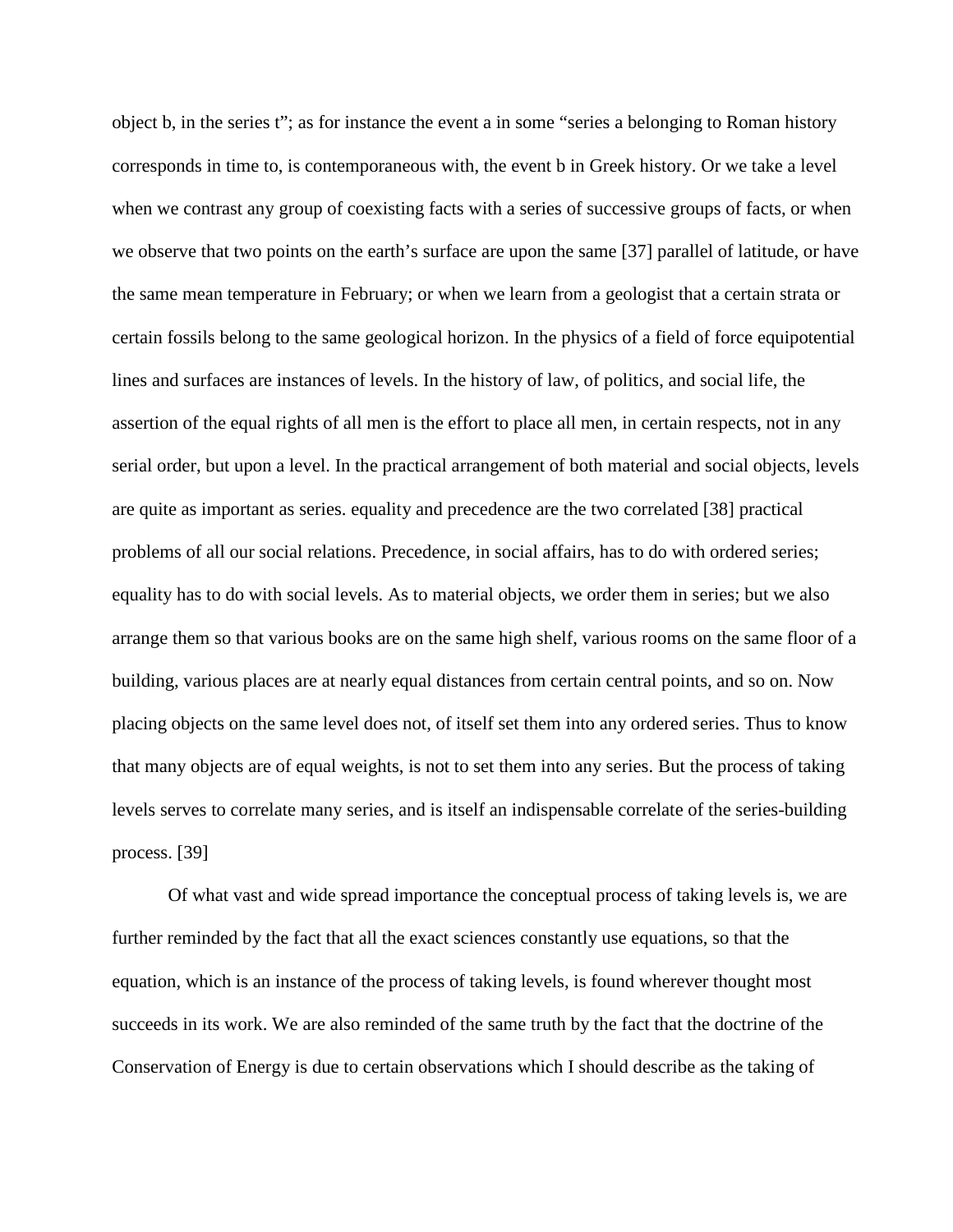levels, and that the same is true, as we shall later see, regarding every conception of physical constants and of invariant laws of nature. [40]

That in thus classifying together the processes which I call the taking of levels, we have not been merely throwing into one group a miscellaneous collection of conceptual forms, I shall soon be able to show you. Ordered series, as we have already said, are characterized by the prevalence in them of a peculiar type of relations. Levels, or groups of objects that are upon the same level, are logically distinguished by the prevalence in their case of a very different type of relations, which is characteristic.

#### IV.

But in addition to the conceptual forms so far discussed, we find in the field of science still another and very important group of concepts which are, indeed, closely related to the foregoing, but are also to be distinguished from them. These are the concepts we may call the general "Transformations." They are of these classes, which I shall at once exemplify.

(1) The world of our experience presents to our attention at all times a constant series of Changes. Any one of the changes that occur may attract our attention either for theoretical or for practical purposes. For a change is as much an object of experience as a thing, and we are as much concerned to notice what happens as to observe what at any time stands before us as a stationary fact. Now Changes occur throughout the whole range of the mental world. In the physical world change does not appear to be so pervasive, and we have a more obvious contrast between the permanent and the changing, a contrast upon which our conception of natural objects very largely depends. All changes so far as we notice them, fall into types. They may be classified. They differ as to their practically important or their theoretically describable characteristics. We therefore form throughout the whole range of a science conceptions of Types of Change.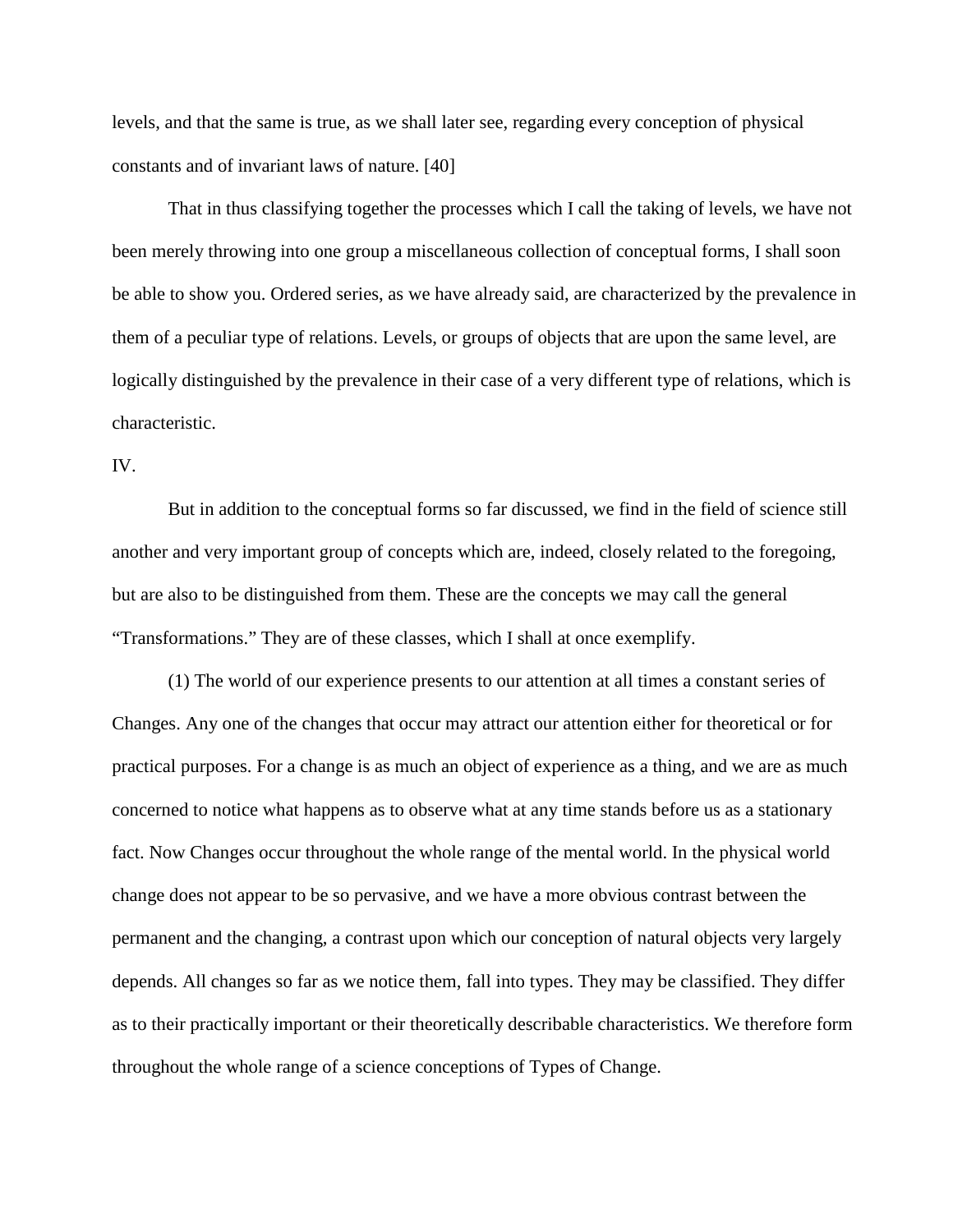(2) But we are not content to let the changes of the world pass before us as they happen to do. We are active beings. We interfere with the course of change. We make changes to suit our own purposes. And we conceive these types of change whenever we form a plan of action or define the processes of any art. We consequently need a name which shall include the concepts of those types of change which are presented to us by the course of nature, apart from our interference and those types of change which we regard as subject to our will, and which we produce or not according as we [42] desire. The general name "Transformation," widely used in modern mathematical science, seems to be the suitable name to represent when is common to both these types of change [illegible] which occur apart from our will and to those types of change which are more or less completely due to our interference.

But (3), the concept of transformation needs still one further extension. Just as we are not content to let natural changes occur apart from our interference, and constantly interfere with the course of nature, so, on the other hand, we are not content merely to observe and [illegible] changes that literally take place in the external world. We take great interest in conceiving Ideal Types of change, which either may under certain circumstances occur in the outer world, or which in some cases may be intended to remain wholly ideal. In processes, namely, of calculation, of computation, of reasoning about ideal objects, we are frequently concerned in defining certain types of change which we bring about wholly in the realm of our ideas. Thus, for instance, we may substitute one idea for another at any given stage in an investigation. As we may combine certain ideas, and, for the sake of defining the result of this combination, we may then substitute for the combination some new idea. Transformations that occur in this way, in the world of our ideas, may also receive the name of Ideal Operations.

A classic instance of transformations of this kind is furnished by the well-known mathematical operations – addition, multiplication, division, subtraction. Operations of this sort are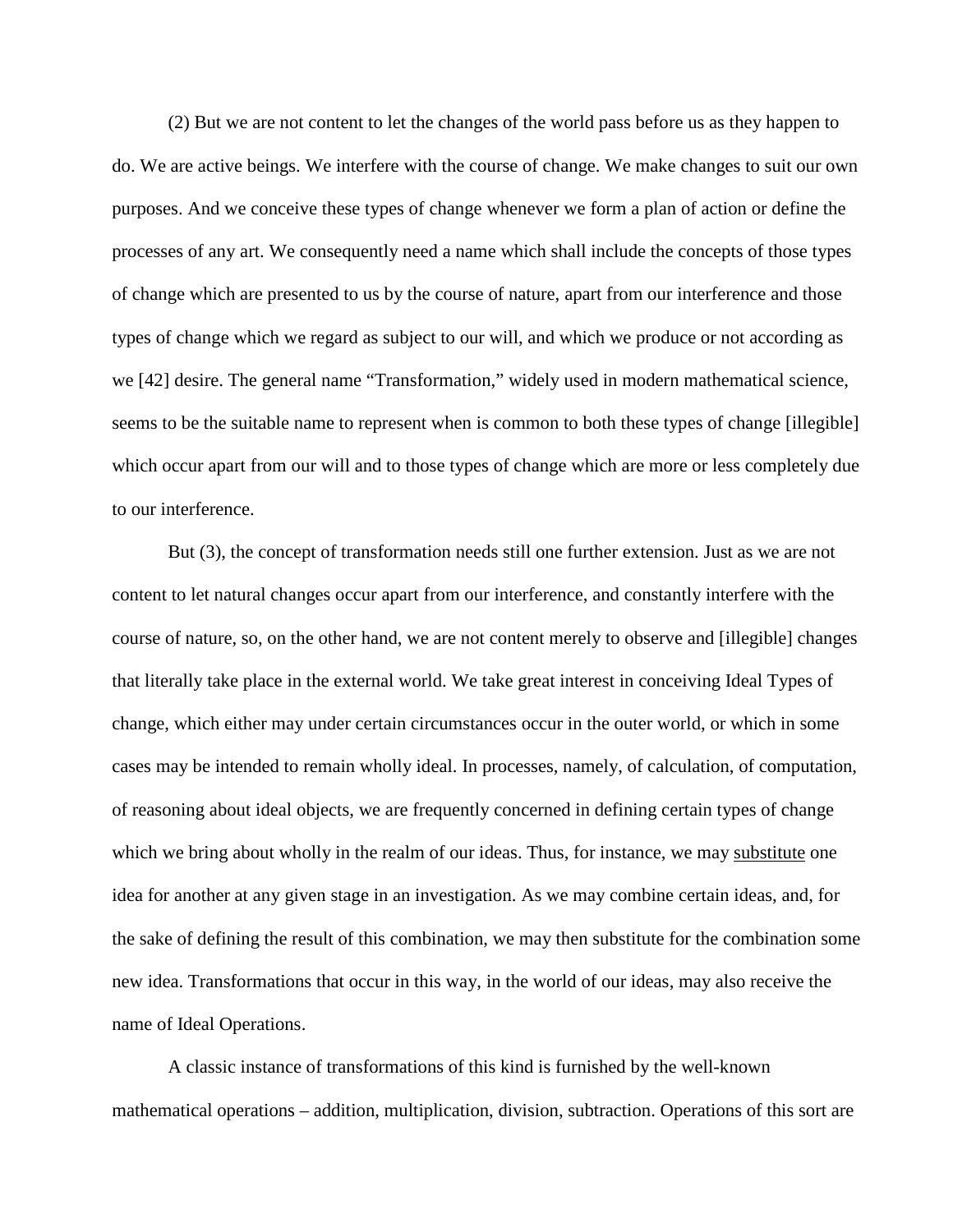transformations occurring in the realm of our ideas. They consist in certain substitutions of ideas such as those of sums and products, for certain other groups of ideas. These transformations occur according to the definite rules of the science in question. Any process of reasoning, whereby [43] we proceed from the premises of an argument to the conclusions of this argument is a process of ideal transformation which is covered by the rules of logic.

Thus, in every science, we are obliged to have conceptual forms that especially have to do with transformations, where these transformations may be (1) the changes that the so-called external world presents to our experience apart from our interference, on (2) the changes that we deliberately introduce into this world for the sake of our practical purposes, and for the sake of scientific experiments; and (3), the changes in question may be purely ideal transformations such as occur in a computation or in a process of reasoning.

Concepts of transformations, in our sciences, stand in the most intimate relation to the other types of concepts that we have already exemplified. Thus, in general, transformations that we consider in any definite scientific process are likely to form a more or less extended series. The same interest that leads us everywhere to carry out the process which we have called in the foregoing the "taking of a level," may lead us to compare various transformations together and to regard their results as, from a certain point of view, equivalent. And so concepts of what I may call "levels of transformation" play a great part in all the computing sciences. But if we thus consider, series and levels of transformations, we must of course make use, in dealing with transformations, of those still more fundamental scientific concepts that we mentioned at the outset. For transformations, or types of change, natural and artificial, real and ideal, fall into certain definable classes or can stand to one another in certain definable relationships. [44]

V.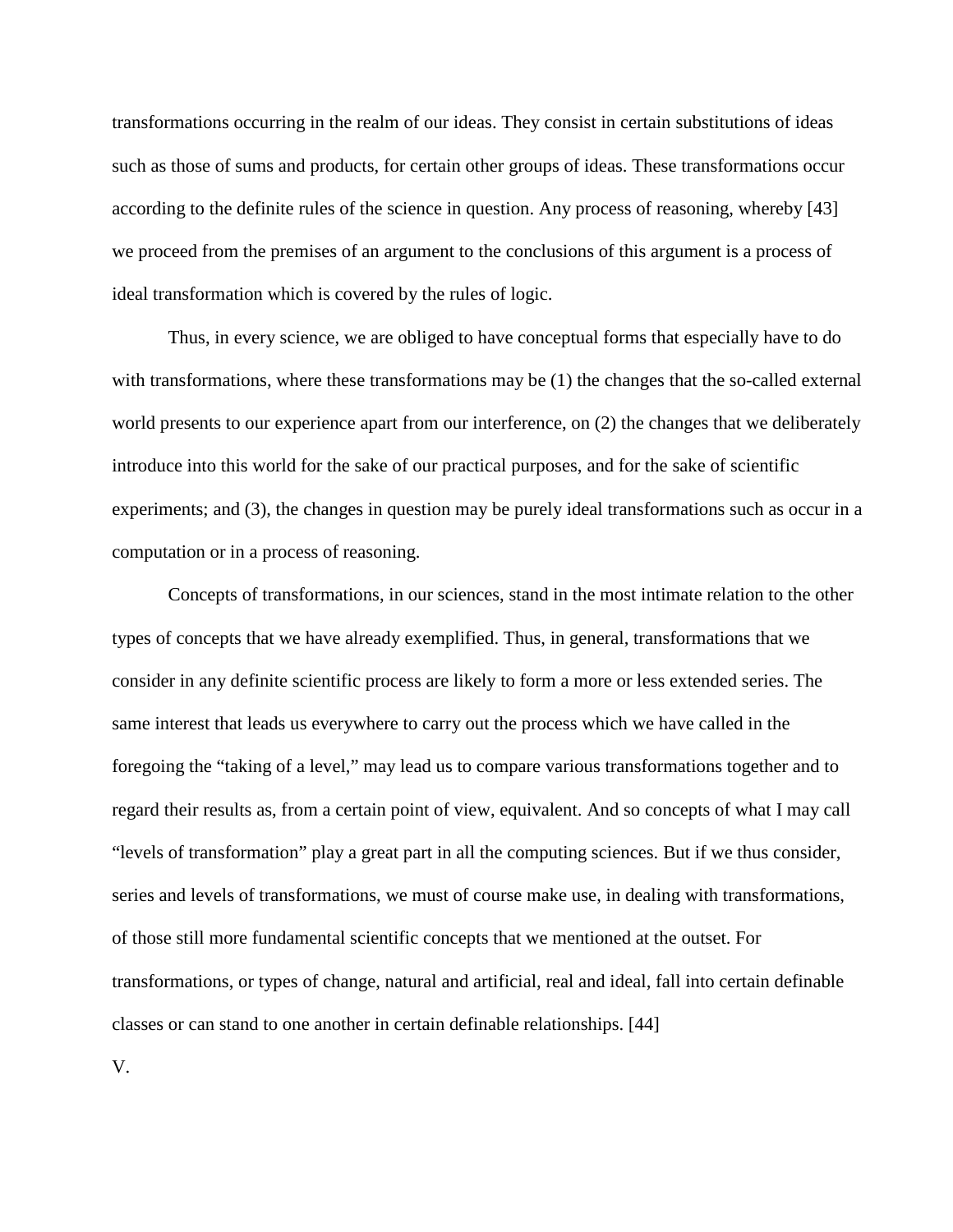We have thus taken our first general survey of the fundamental types of scientific concepts. Classes, relations, ordered series, levels, transformations: these constitute the fundamental types of concepts which you will find useful in the most various sciences and in the most various branches of our commonsense activity. That in classifying thus the concepts of which our thought makes use we have not been making merely arbitrary distinctions or chance collections of types of concepts will, I hope, be evident from the illustrations already given. What we next need to do is to become somewhat more clearly acquainted with the characteristic structure of each of these various types of conceptual forms. In order to do so we must return very naturally to those simplest forms of which I spoke at the outset of this lecture.

Let me then next ask the question, "What do we mean by a class of objects?" "What type of concept, what conceptual form is necessary to characterize what we mean by a class?" A very common answer to this question you will find in many text-books and in many popular discussions. This answer says that a class means a group of like objects: that to classify objects is to put together like objects and to separate unlike objects. This account is, of course, not without its significance, but it is extremely inadequate to characterize the essential logical process which takes place when we classify. As a fact, there is no group of objects so unlike that we may not for a given purpose form a class of those objects. And where we can make any distinctions at all, no matter how closely various objects or elements resemble one another, we can classify. The perception of difference is a necessary [45] preliminary to classification. But it is so merely because, unless we can discriminate, we cannot observe or conceive of the elements that we are to classify. But if I have once distinguished elements, I can then proceed to classify without being at the mercy of a mere following of observed likenesses or unlikenesses of things. How trivial it is to say that a class of objects consists of like things while unlike are as such put in different classes, appears if we remember that the term "unlike" is a general term, and consequently, whenever used with a definite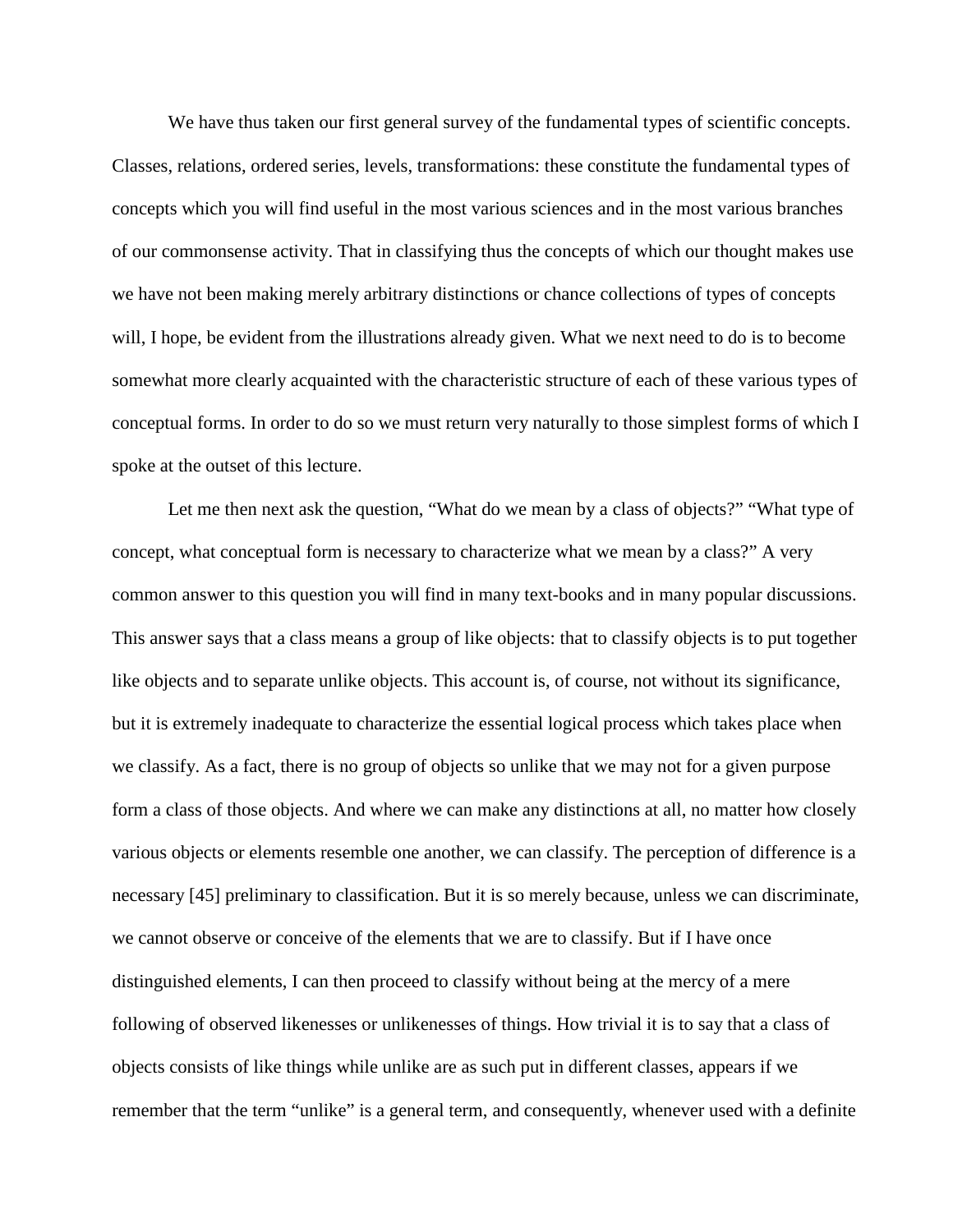meaning must name a class of objects. To say of certain things that they are unlike on another or unlike certain other objects, in certain respects, is at once to name a basis for classification; just as it is a basis of classification if you observe of certain mean that each one of them is a brother to certain of the others. As brothers constitute a class, so unlike things constitute a class, if for any definite reason you are interested in pointing out a specific unlikeness. It is, of course, also true that the members of any class are in some respects like one another. But the same could be said of the members of any two different classes. Likeness and unlikeness, taken in their most general sense, are names for relationships that you can illustrate all over the universe. While these relations unquestionably guide our activities in classifying, it is useless to endeavor to define classification solely in terms of them.

One comes nearer a definition of what one means by a class of objects when one remembers that any definite class of objects always has, as its attendant in our minds, another conceived class [46] of objects, which is what we call negative to the first class. Thus if you conceive of men as a class, you contrast them in mind with persons who are not men; and while of course it is true that the mean and the not-men are in certain notable respects unlike, and not-men in that there are certain judgments which you hold to be true of every man, and which you hold to be false, or untrue, of every being who is not a man. In other words, classification depends upon a certain distinction between true and untrue, positive and negative judgments. I can observe likeness and unlikeness without consciously judging. But I cannot classify unless I am ready to judge. The logical prerequisites of the process of classification are these!—I must first observe or conceive of some element or other, as for instance this mom [?], or this number I must then have some tendency to make a judgment about this elements. Now a judgment, an act of assertion, is in certain respects like any other voluntary act. That is, you either perform this act or you do not perform it. If you consider it or think it over, you either accept it or reject it. When I accept a judgment, I call it true.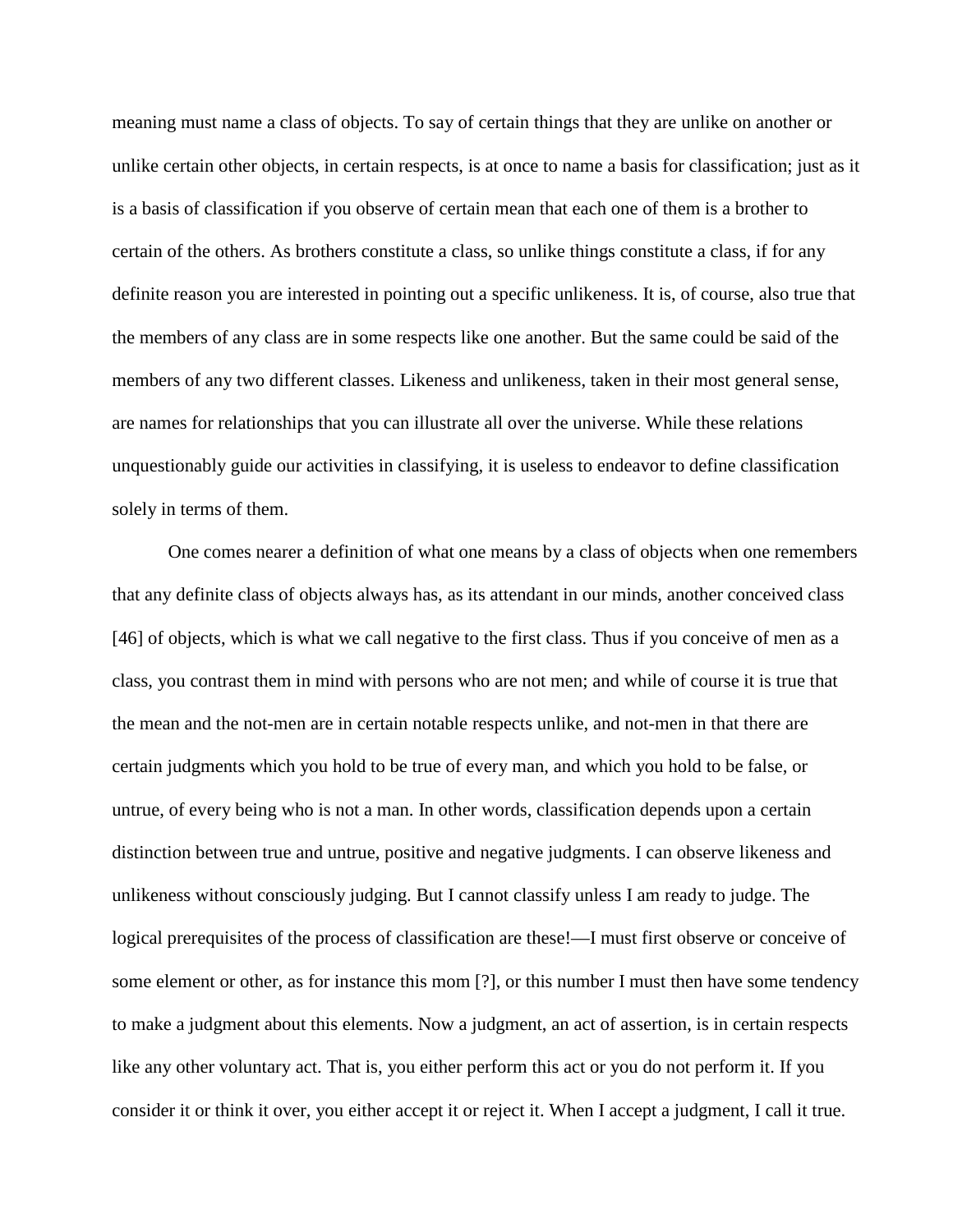When I reject a judgment, I deny it or call it false. And the distinction between the falsity and the truth of a judgment, the assertion and denial of a proposition, this is a distinction which for the moment I do not here attempt to analyze. But unless you make that distinction, you can never learn to classify.

Now in advance of defining, let us say the particular class of objects known as men, I can still judge about this object before me. I may observe, namely, that something is true of this object, that certain predicates can be attached to this object. No matter, for the moment, what these predicates are. Now repeated experiences [47] of various elements or objects have led me to take note of the fact that there are some in whose presence I assert that a given judgment is true. For instance, there may be various objects to any one of which I learn to attach a predicate such as we find applicable to human beings. Thus I observe not only that some single element arouses in me the tendency to judge thus or thus, arouse in me the tendency to judge them all in the same way. Hereupon, in a fashion of the being who is able to form the idea of a class of objects, one proceeds to define to one's self a certain totality of objects. This totality remains an ideal collection of objects. It is the collection of objects any one of which I shall judge in this same way. That is, it is the collection of objects to any one of which I shall attach such a predicate as I first attached to some individual, thus man means the totality of being to any of whom I shall attach whatever predicate I choose to regard as the predicate that defines what is essential to constitute a human being. For example I might have noticed of the individual man that he could speak, or laugh, or reason. I could then proceed in my mind to form the conception of an ideal collection of objects, of any one of which the assertion he can laugh or speak or reason would be true. I may then proceed to notice that, if any object did not belong to this collection, some one of these judgments would not be true of that object. I may decide conversely that if of any object some one of these predicates was not true, such an object should not belong to my collection called "man". The result of all these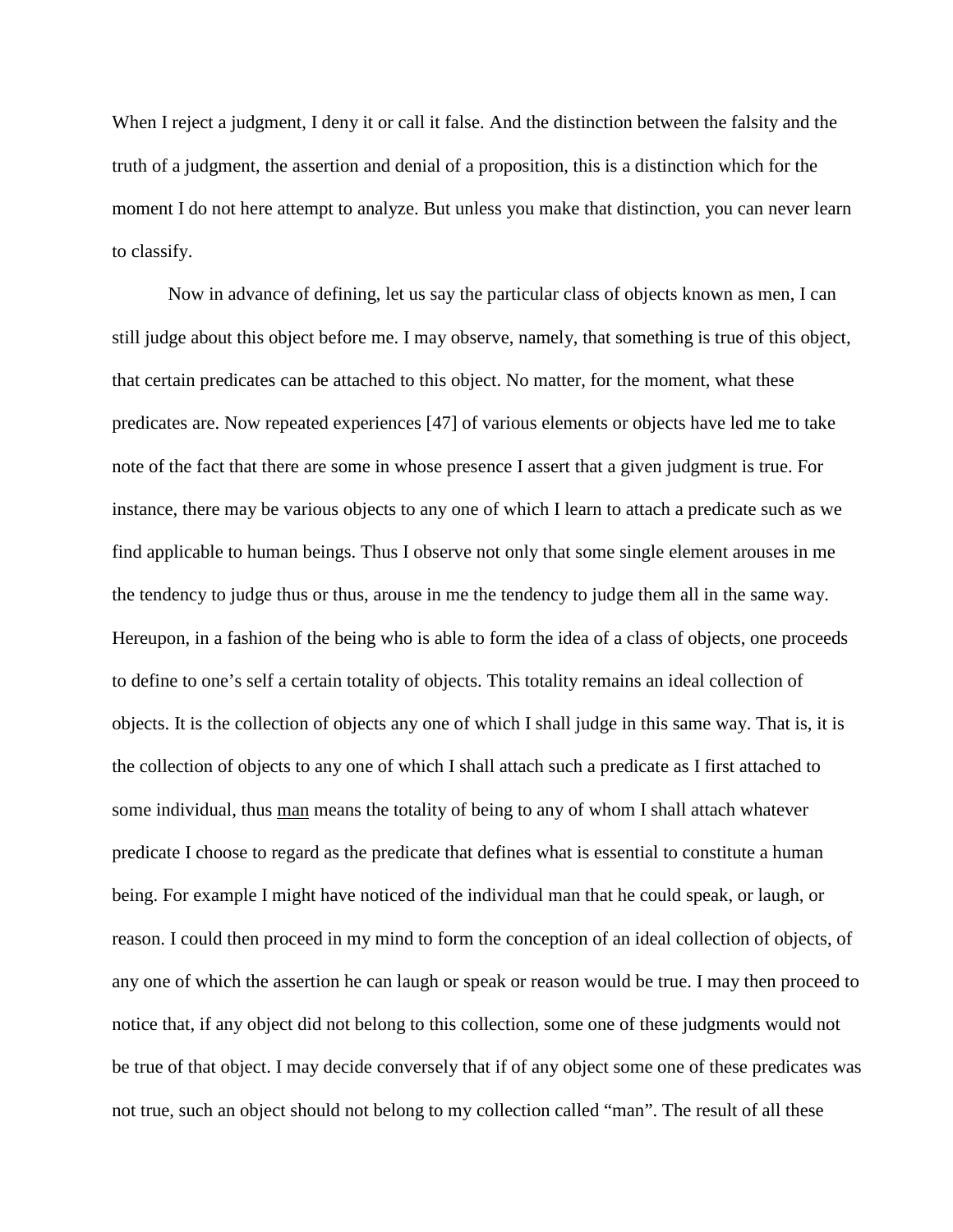processes would be so, so far as I could make the process exact and conscious, a definition of the class "man". If the definitions "rational," "capable of speech," "capable of laughter," or any other collection of predicates, have been chosen to define characters essential to man, the class "man" ideally consists of all objects, to any one of which these predicates truly apply. The [48] class "man" excludes all elements, objects, things, to any one of which these predicates, or any one of them, shall not apply.

I could sum up the whole process of classifying in still another formal way. Suppose I have found an elements "a." Suppose I have learned to assert of this element some predicate "P"; so that I hold the judgment "a is P" to be a true judgment. Suppose that I now in general conceive of a sort of skeleton of a proposition, a form which a possible assertion might take. Let me express this mere form by the words "x is P," where for a moment "x" does not stand for any one element but for any objects whatever, within the range of the objects that I propose to take into account at all. Then I conceive of a class of objects if I say: "All those objects 'x', of any one of which the assertion 'x is P' would be true, shall be grouped together as a class. Every objects of which the assertion "x is P" is false shall be excluded from this class. By some such test, by finding some such propositional form true or false of any one of a collection of objects, we learn to distinguish between an object that belongs to a class and an object that does not belong to a class. The essential thing to remember is that classification depends not merely upon the perception of likeness or unlikeness, but upon the acceptance or rejection of a certain judgment, as applying or as not applying to any one of a group of objects. The judgment, whatever it is that we use as the test for distinguishing between the members of a class and the objects which are not members of a class, we call our definition of this class. Where there is no definition, there is no logical class. A definition is an assertion that must be either true or false of the [49] objects that we propose to classify in accordance with this definition. If the definition does not apply to certain objects at all. Or becomes meaningless if you try to apply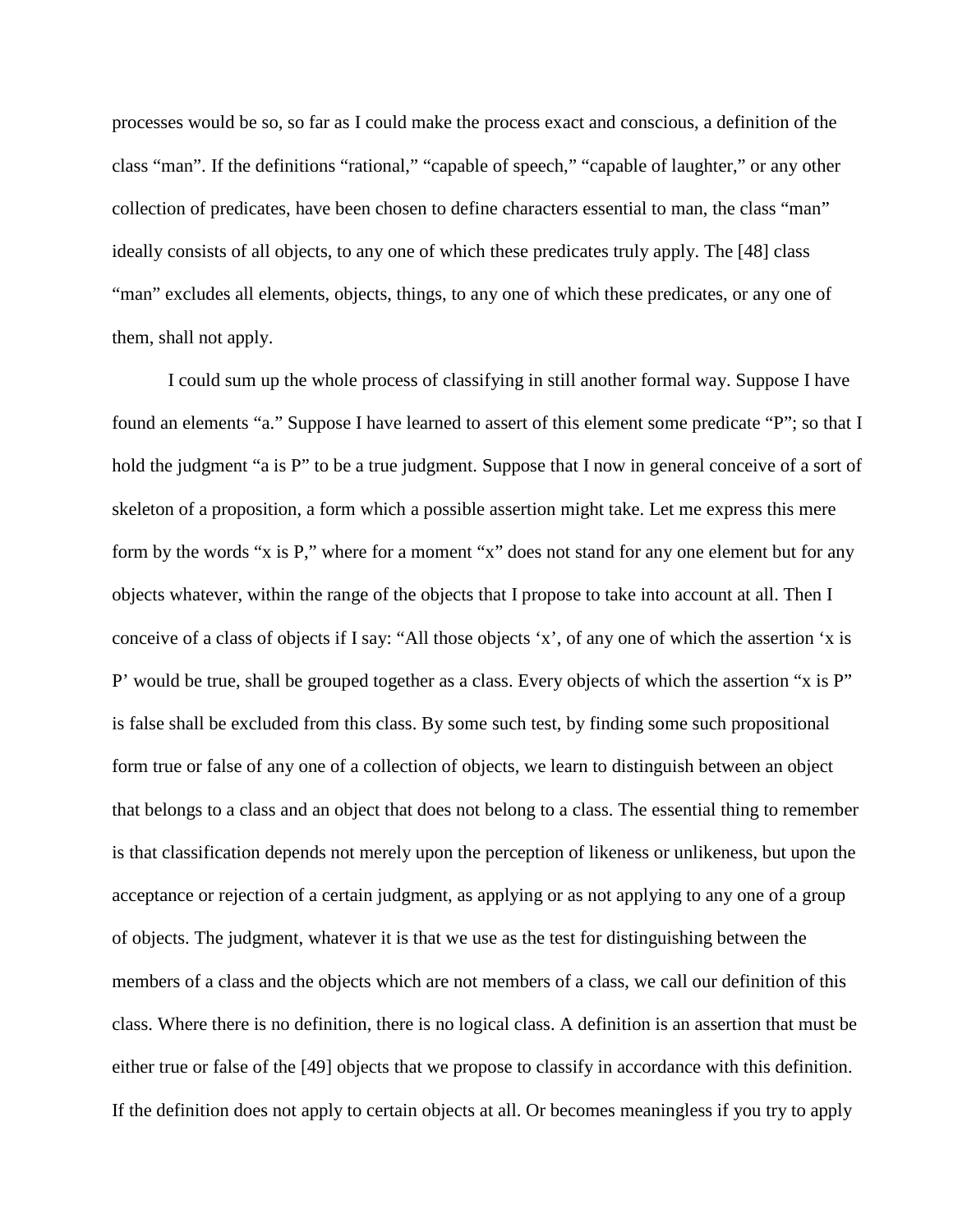it, then those objects cannot be classified in accordance with this definition. The class of objects consists of all those elements or things such that this definition is true of any one of them. Since we can conceive objects, and in general can find objects of which the definition is not true, we regard these objects as forming a class, which we call negative to the class first in question. And thus a group of unlike objects may form a class, if the possession of a certain definable unlikeness can be truly asserted of every one of those objects, or of the members of every pair of those objects that you can form. Again, the defining predicate, proposition, or skeleton of a proposition, in terms of which we define a class, may make no assertion whatever about likeness or unlikeness, except in so far as such an assertion is inevitably implied in every judgment whatever it be. For I can classify together all the objects that I chance to see during a certain walk, or all the objects, whatever they may be, whose names occur anywhere in Gibbon's History of Rome, or in a certain auctioneer's catalogue. It is true that scientific classification generally requires us to take certain decidedly significant propositions as our definitions of classes; and when we define we usually take account of the value of our definitions as pieces of information. But the essential logical characters of a class are those now set forth. In order to classify you must use so deliberately chosen judgment as the test whether or no this or this object does or does not belong to a given class. [50]

#### VI.

I turn from these elementary considerations about classes, to a somewhat more important consideration about the nature of Relations. The relations which are useful to us in the work of our thought, seem at first sight to be of endlessly numerous types. Everywhere, when you pass to any new science, or to any new experience, you seem to meet with new relations. To reduce the world of relations to a few simple types would seem, therefore, to be a hopeless enterprise. The study of relations would seem to be identical with the whole task in which all sciences together are engaged. Yet in the modern study of the logic of relations, it has turned out that a certain few and special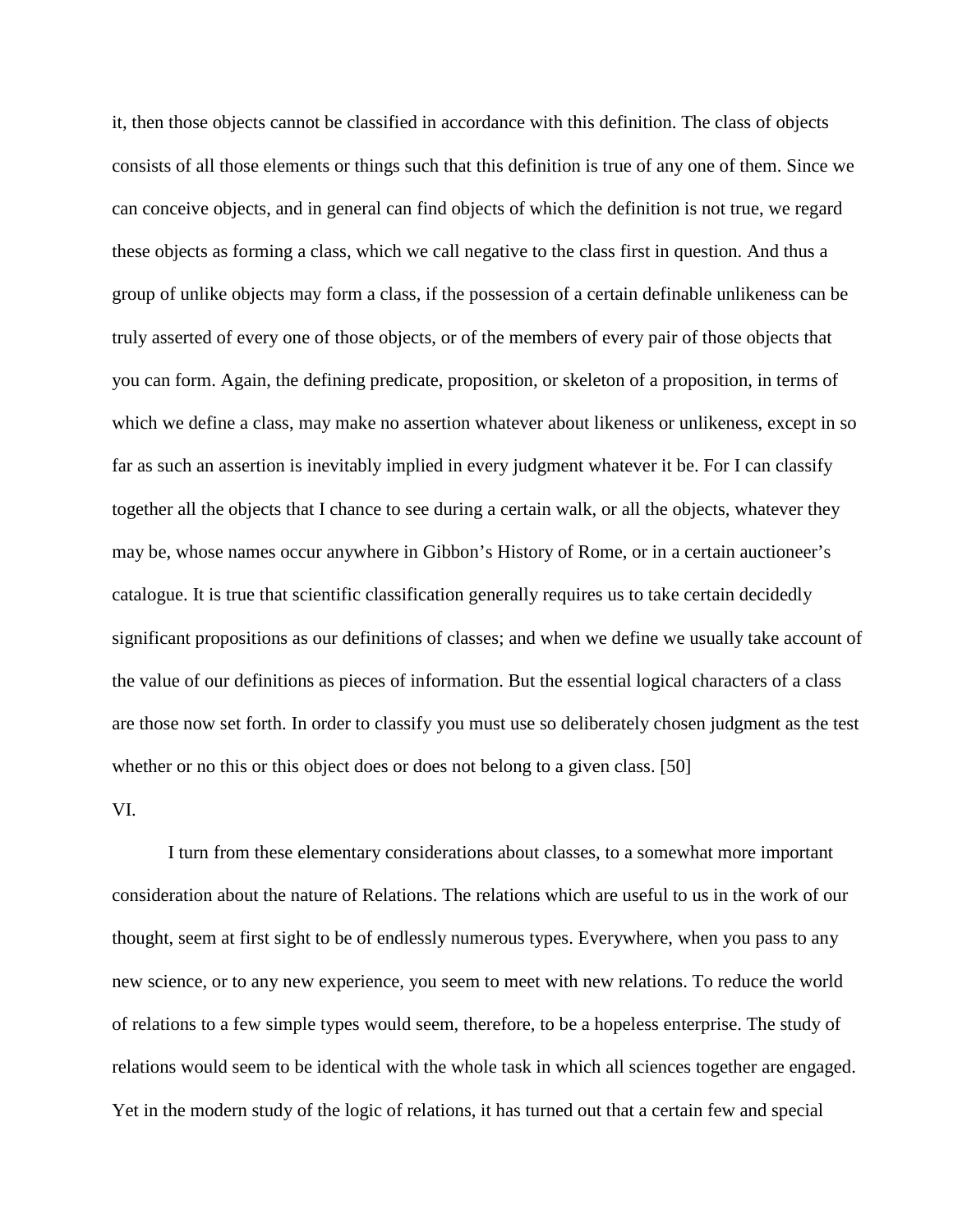types of relations are of such enormous and universal importance in the whole field of definite thinking that a consideration of these few types of relations is already sufficient to throw a very important light upon the interconnection of all our thinking processes. Let me point out what the fundamentally distinct types of relations are. Then we can at once be sided to understand those concepts, of ordered series, of levels, and of transformations, which we have already seen to be of such significant in science.

Let me first attempt to define what one means in general by a relation. I say that a man is somebody's brother or debtor or friend. When I assert such things, I point out this man's relations. Evidently I attach a predicate to the man of whom I assert the relation. But obviously this is a predicate that this man could not possess, if he retained his physical existence but were otherwise alone in the world. If there were no other man in existence, this man could not be brother, debtor, friend. So a relation is a characteristic that belongs to an object not when you take it alone by itself, but when you take it as a member of a group of objects. In other words, if you meet with a character which belongs to an [51] object so long as it is a member of a certain group of objects, but which this object loses if its membership in that group ceases, then this character must either be, or else must directly result from, a relation in which this object stands to other members of the group of objects. Thus any character that a man loses, if he dissolves a certain partnership or retires from a certain club or abandons his citizenship in a certain nation, is a character which must, either consist in his relations to certain objects or must directly result from those relations. We shall therefore not go far wrong if we say that a relation is a character which belongs to an object, in so far as that object belongs to a group of objects.

The group of objects with respect to which a given element may be said to possess a certain relation, may as we have said be a very small group. It is frequently a pair of objects. Thus if "a" and "b" walk together, they have the relation of being companions. And when we are asked what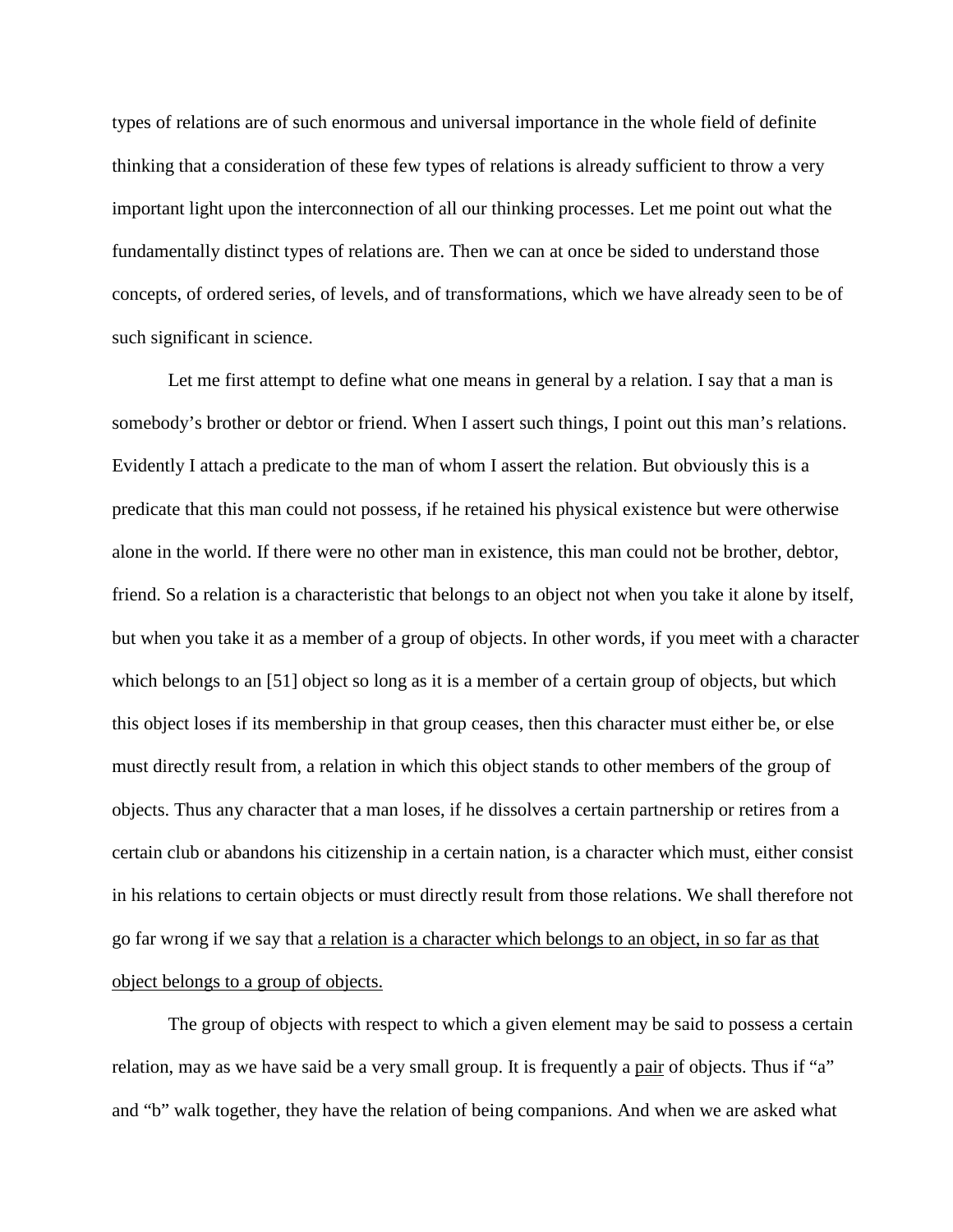the relations of certain objects are, we find a strong tendency in minds to consider these objects merely in pairs. If I am asked, "In what relation does 'a' stand to other objects," I often answer the question by first asking the question, "In what relation does 'a' stand to 'b'?, In what relation does it stand to C?" and so on. It is therefore customary to say that a relation is some kind of tie or connection that holds between two objects, or in our language, is a character that belongs to a member of a pair of objects. But this limitation of the conception of a relation is an unfair one. It is true that when I say I am fellow-citizen to every citizen of the United States, I assert a relation, which I am likely to test, by comparing myself first with one citizen, then with another, and so on, [52] so that the relation comes to my consciousness when I consider pairs of objects. But there are certain relations which I can have, which I possess only so far as I belong not to a pair of objects, but to a group of three, four, or more objects. It is to the credit of Mr. Charles Pierce that the logic of relations of these more complex sorts have been, in this country, considerably discussed. As Mr. Russell says, in his discussion of the subject of relations, the philosophers have been too much disposed to reject, or at least neglect, these more complex relations. On the other hand, mathematicians have gradually come to give them more and more prominence. And as a fact, commonsense more or less unconsciously recognizes them all the time.

Consider, instance, what meaning is expressed by a sentence in which occurs a verb that has a direct and an indirect object. Thus take the statement, "a gives b to c"- as for instance, "John gives James an apple." John, James and the apple here stand in a set of relationships, each one of which is definable only in so far as you consider all three objects. John is related to the apple as the giver of it. But what mean by his giving the apple only appears in case you at least indicate to whom he gives it. The receiver of the apple has again a position that can only be defined in terms of his relation both to the giver and to the apple. And the apple is obviously in a relation that is definable only through the transfer of possession from the giver to the receiver. And so this group of three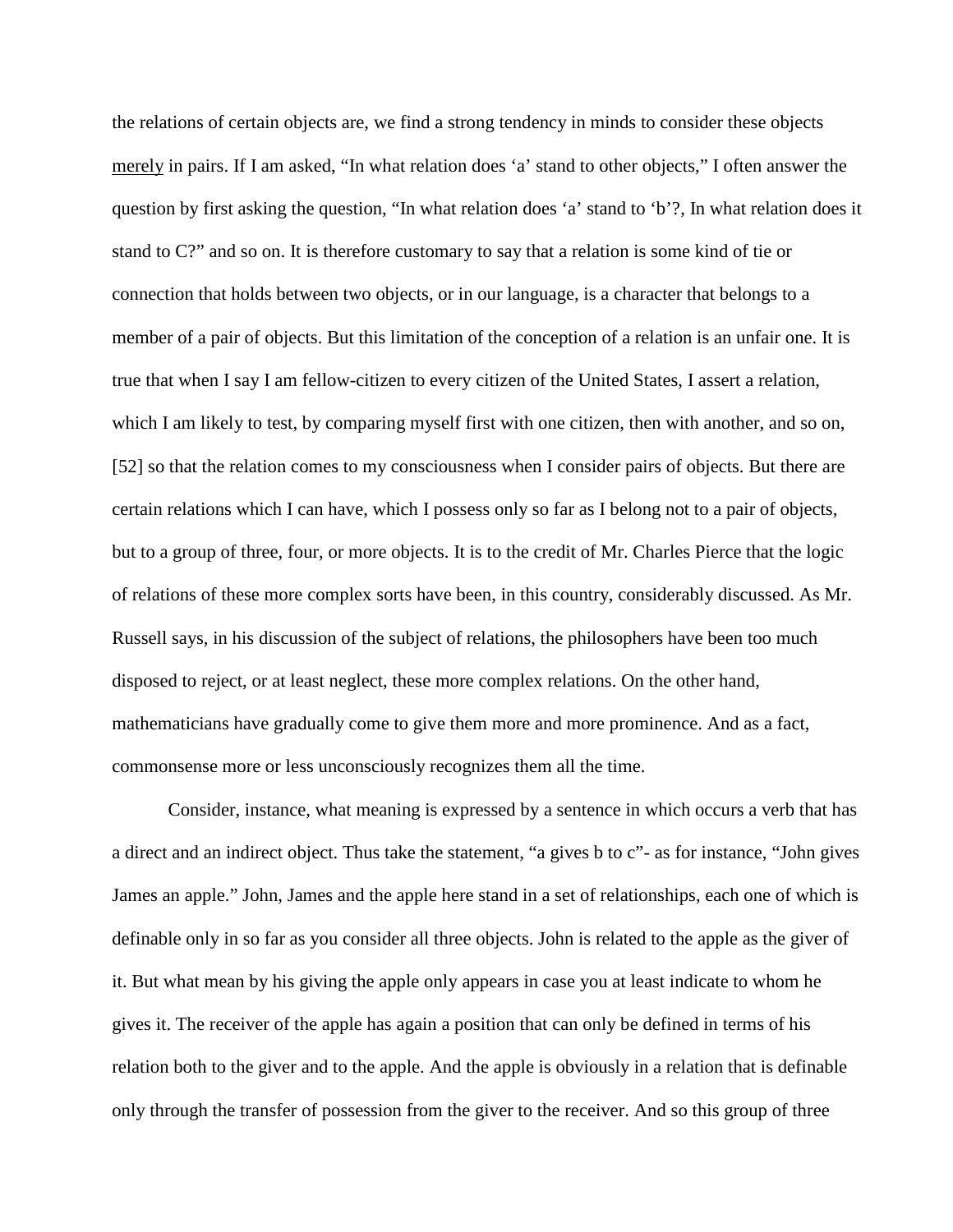objects is such as to define several three-cornered relations. To pass at once to a more complex case, the players on a baseball nine constitute a group of persons who have certain definite inter-relations. The pitcher has relations to [53] the catcher, to the various base-men, and so on. These relations may determine the whole work done during the practice of the nine, and will certainly appear in the course of its actual play. But the relations of each player to each one of the others are unquestionably such as are determined by their common relations to the other players. A complete understanding of what you mean by calling a man the pitcher of the nine, can therefore only be obtained if you take account of all the players of that nine. Here is what we might call a manycornered, or polygonal system of relations.

For our present purposes it is enough merely to take note in this way of the fact that relations differ according to the size of the group of objects within which they hold, and further to say that relations which hold between members of a pair of objects are technically "dyadic" relations, while relations that hold of the members of a group of three objects are technically called "triadic" relations. Dyadic relations are expressed in language by verbs that have a direct object and no indirect one, and sometimes by prepositions used in conjunction with the verb "to be." Dyadic relations are also frequently names, or indicated, by such nouns as "friend," "brother," or other relational term. Triadic relations are especially expressed as just pointed out by sentences in which a verb with a direct and with an indirect object is used.

A very important and fundamental logical question is that as to whether dyadic relations are any more fundamental, than more complex types of relations. It is customary to hold that they are the fundamental and characteristic types of relation. It is for that reason that some have neglected altogether or have rejected the more complex relational types. But considerations at which we may have time to glance before I finish this course of [54] lectures, tend to suggest that the triadic relations are really more important for our thought than dyadic relations, and that they are logically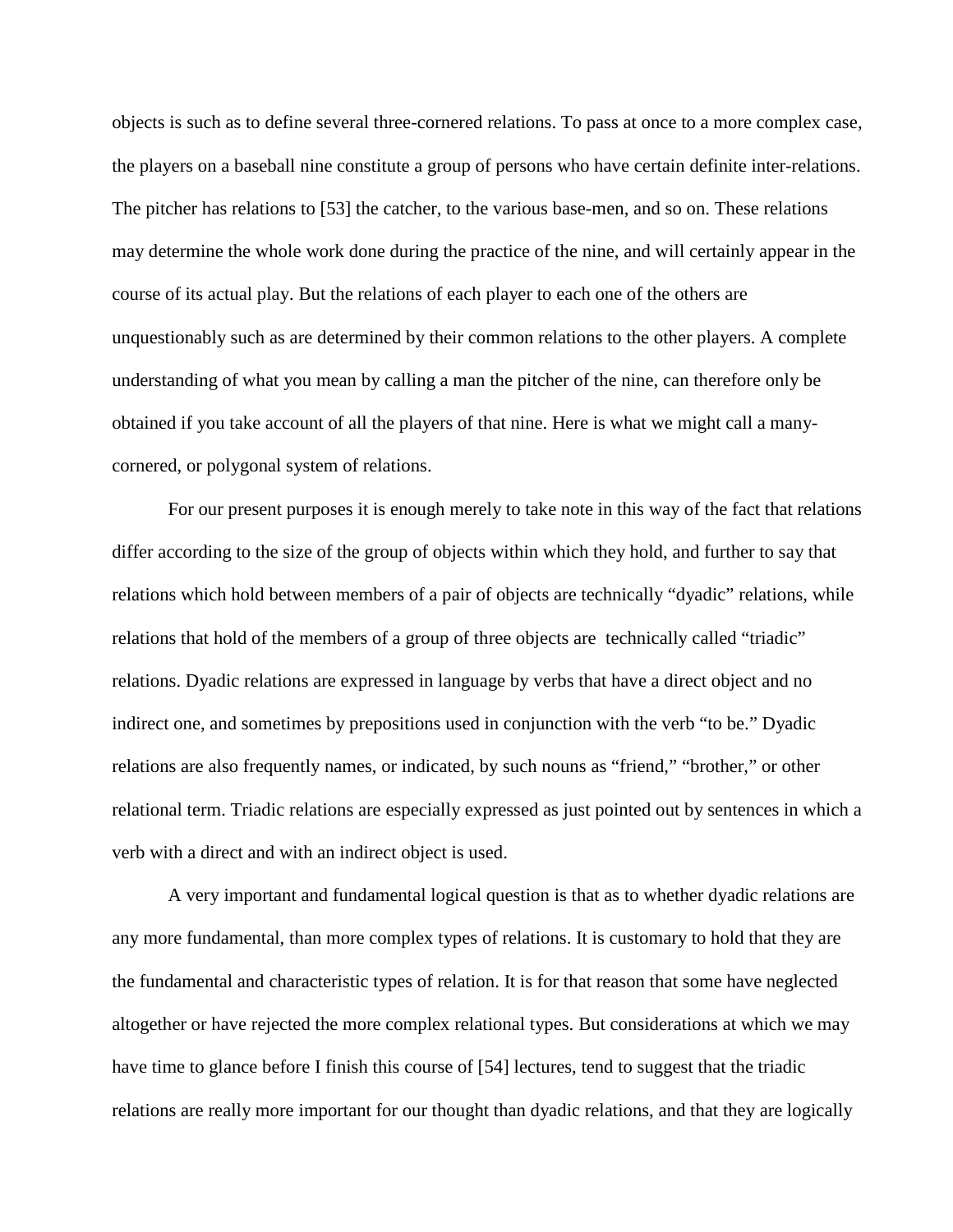relations of the more fundamental type; at least so long as we consider certain of the most important interests of our thought. But this will come into sight only further on in our work. For the moment I will consider dyadic relations as if they were the most obvious and natural relations. And I will proceed to point out the most important classes or types into which they fall.

## VII.

A dyadic relation such as "friend" or "brother" holds, we have said, between the members of a pair of objects. But if we consider a pair of objects, we observe at once that it makes a great deal of difference to our thought in what sequence we take these objects, as we consider them. Thus if I say that "a" is greater than "b," the sequence in which I take "a" and "b" determines whether this proposition is true or false, in case "a" and "b" are quantities or magnitudes that are to be compared. If "a" is greater than "b," it is not true that "b" is greater than "a." On the contrary, so soon as I read the truth in question in respect of reverse sequence of the two objects, I must say that "b" is less than "a." Each of these two propositions, "a is a greater than b," and "b is less than a," follows from the other proposition. Each is another way of reading the same truth. It seems natural to express this by saying that the relation of "a" to "b" is distinct, and may be very different from the relation of "b" to "a." Numerous pairs of propositions, such as the assertions, "a is b's debtor," "b is a's creditor": "a is to the right of b," "b is to the left of a": - such pairs of propositions, I say, will suggest to us how important for the statement of a relation is the sequence in which we read [55] its terms, while the relation of "a" to "b" in general determines what the relation of "b" to "a" is.

This fundamental fact that the sequence in which we read the terms of a dyadic relation determines the way in which you must express this relation, holds true of every dyadic relation. But, nevertheless, we meet with the fact, that in certain cases, the relation in which "a" stands to "b" is actually the same as the relation in which "b" stands to "a". In other words, we may observe that while the propositions "a is related thus or thus to b" is different from the proposition "b is related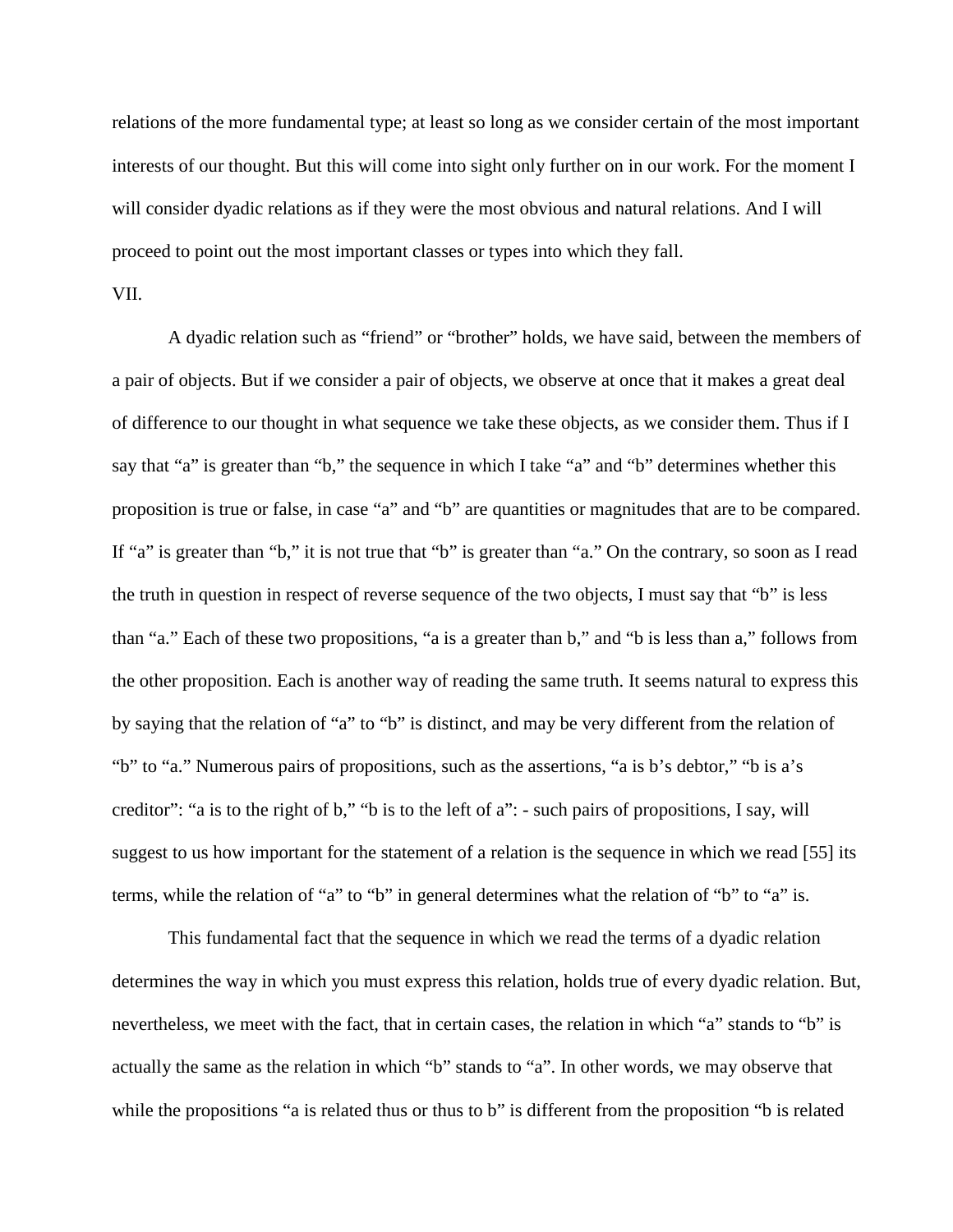thus and thus to s," nevertheless it may be actually true that "a" stands in a certain relation "R" to "b", while at the same time "b" stands in this same relation "R" to "a". Now when this is true of a given relation, we call the relation "symmetrical." In other words, a "symmetrical" relation is one which holds between two objects in whichever sequence you may choose to read them. A familiar case of a symmetrical relation is the relation of equality. If "a" is equal to "b", "b" is equal to "a". A symmetrical family relation, if we are considering a group containing men alone, is the relation of "brother." That is, if "a" is "b's" brother, "b" is "a's" brother so long as you deal with men only. In English the relation "cousin" is treated as a symmetrical relation, whether we deal with men or with women.

On the other hand, such relations as those of "Greater and less," "father and son," "debtor and creditor," are technically called "non-symmetrical", or "asymmetrical" relations. If the relation "R" of "a" to "b" is an asymmetrical relation, then "b" has to "a" a relation different from the relation "R", which is [56] called the "converse" of "R". Thus if "a" is greater than "b", "b" is less than "a". If "a" is father of "b", "b" is son of "a" or daughter of "a" as the case may be. The fundamental importance of the distinction between symmetrical and asymmetrical relations, for all purposes of scientific thinking, will soon appear. It remains here to be said that there are a few relations of importance which may be called sometimes symmetrical and sometimes asymmetrical. In the usual way of naming family relations, the relation of a brother to one to whom he is brother is of this type. If you are dealing with men, the relation "brother" is symmetrical. But if you are considering family relationships between men and women, then when "a" is "b's" brother, "b" may be "a's" sister, and hence the relation of "brother" is sometimes asymmetrical. A very important relation of this type, is the relation that plays so great a part in all our processes of reasoning, the dyadic relation which we may call the "illative" relation, - the relation which permits us to infer or which holds between the premises and the conclusion of an argument, or between the antecedent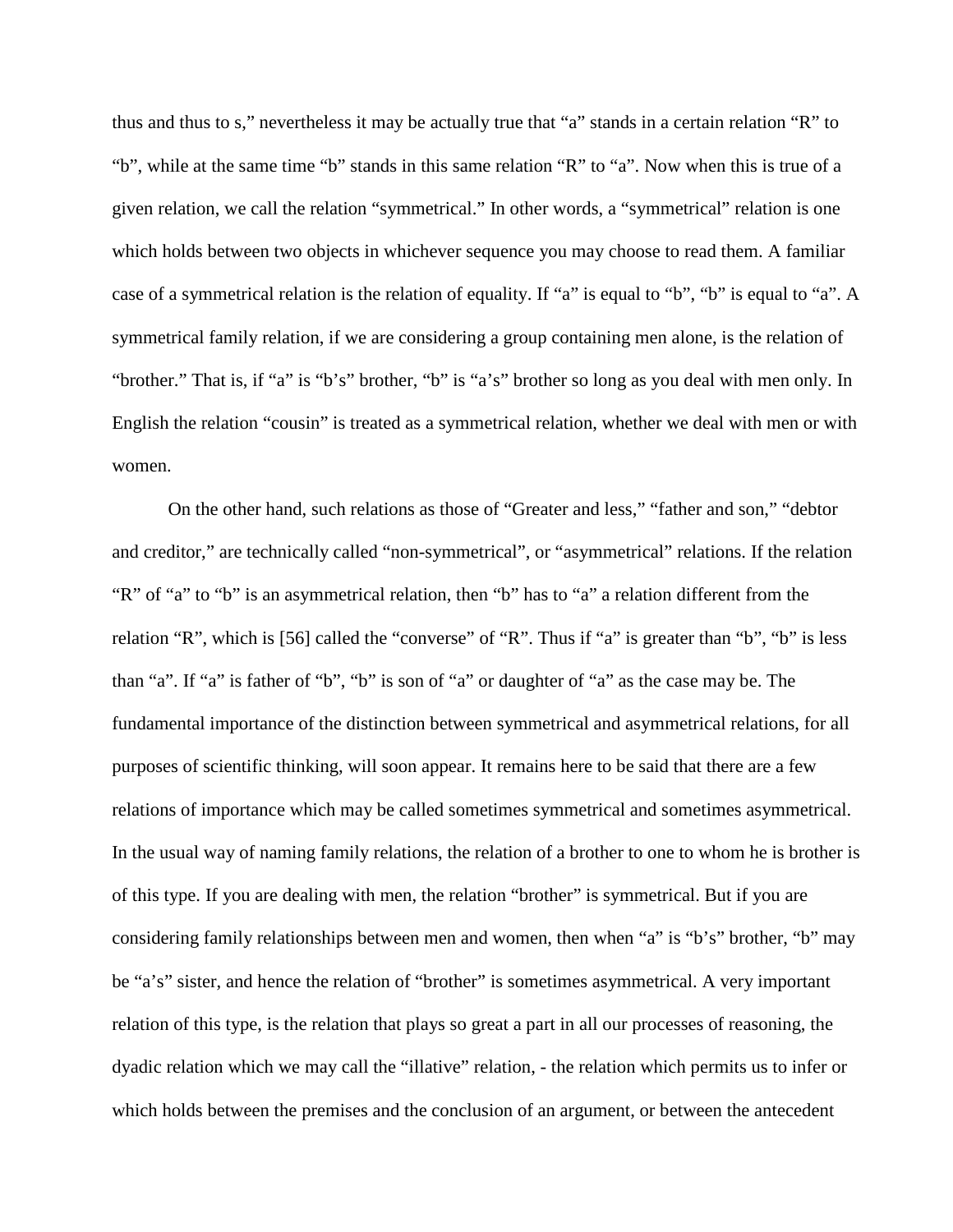and the consequent of a mathematical proposition. If I know of two propositions "a" and "b", that "a" implies "b", or that "b" follows from "a", I may not conclude that "b" implies "a" or that "a" follows from "b", although this may be the case. The relation of implication, the illative relation, is therefore sometimes symmetrical and sometimes not. To know that in a given case it is symmetrical, is to know something that may be of great importance for our reasoning processes. When in the geometry textbooks the converse of a theorem is proved, the result is that we are able to show that a particular inference is a symmetrical one. But the process of proving this in a given case may be difficult. [57]

## VIII.

So much for the fundamental distinction between symmetrical and non-symmetrical relations. But next I come to another distinction of equally fundamental importance. A given dyadic relation may hold true in various pairs of objects. Thus we are considering four men, "a" may be brother of "b", and "c" may be brother of "d"; so that the same relation holds in different pairs. But sometimes it may happen that we consider two pairs of objects, while these pairs also have a common member. Thus "a" may be brother of "b", and "b" may be brother of "c". But in this case, as we know from the nature of the relation of brotherhood, if we are considering a group of three objects and we find these two propositions true, we can proceed to assert "a" is brother of "c". In other words, we can draw a certain important inference, from observing a certain dyadic relation to be present in two different pairs that still have a common member. The same kind of inference may be drawn in case we are dealing with the relation of equality. If "a" is equal to "b", and "b" is equal to "c", "a" is equal to "c", or as the ordinary axiom states it, things equal to the same thing are equal to each other. That we can draw this inference is, however, a very important characteristic of the relation of equality. Now by no means every relation permits us to draw such inferences. If "b" comes nest after "a", and "c" comes next after "b" in a row of objects, it does not follow that "c"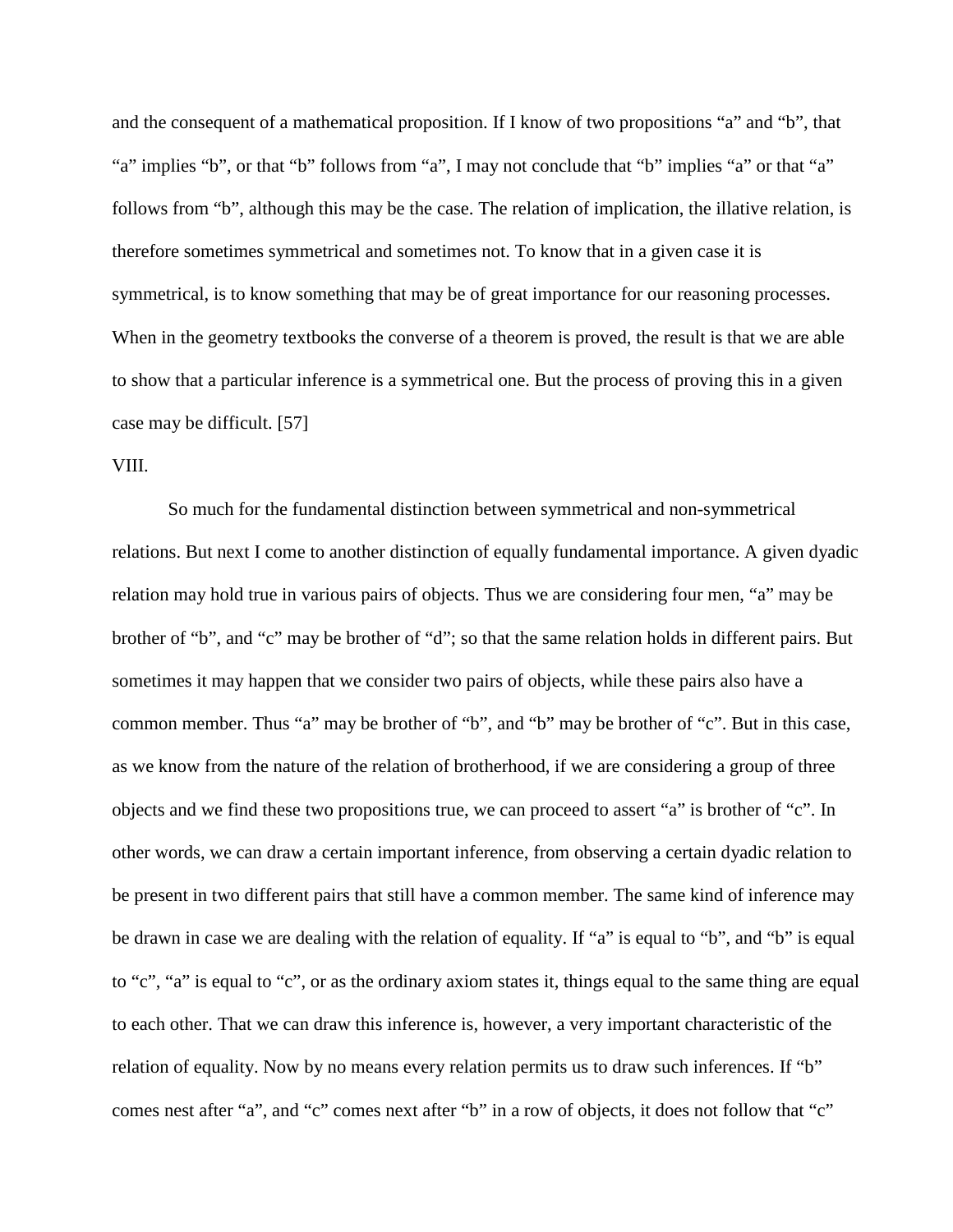comes next after "a". On the contrary, such a proposition in the ordinary meaning of the relation "next" after would be under the circumstances false, the relation "next after" differing, then, from such a relation as the relation of equality in not permitting the [58] inference of the type mentioned. Again, if "a" is different from "b" and "b" is different from "c", it does not follow that "a" and "c" are different each from the other, although this may be true. If "a" is "b's" debtor, and "b" is "c's" debtor, the business relations amongst the three may be such as to secure an arrangement whereby "a" appears as "c's" debtor in consequence of the first pair of relations. But this result does not always practically hold. That is, it may not always be possible for "c" to collect from "a" directly, as a debt due to "c", that which "a" owes to "b" when "b" is "c's" debtor. We see, then, that certain relations permit, and that certain relations do not permit, a type of inference which is of the utmost importance for many scientific.

We consequently distinguish two classes of relations, in the world of dyadic relations. We say, first, that a dyadic relation "R" maybe transitive. And by a transitive relation R we mean a relation such that if "a" stands in the relation "R" to "b" and "b" stands in the relation "R" to "c", then "a" stands in the relation "R" to "c". On the other hand, a relation "Q" such that if "a" stands in the relation "Q" to "b" and "b" stands in the relation "Q" to "c", "a" cannot stand in the relation "Q" to "c", is a wholly intransitive relation. An example of such a relation is the relation of father to son. If "a" is father of "b" and "b" is father of "c", then "a" cannot be father of "c" but stands to "c" in another relation, that of grandfather. But there are certain relations which are sometimes transitive and sometimes intransitive. An example of this we see in the relation "different from." Thus if "a" is different from "b" and "b" is different from "c", "a" may or may not be different from "c" according to "a".

We have thus divided dyadic relationships in two different [59] ways into symmetrical or non-symmetrical or asymmetrical relationships, and into transitive and intransitive relationships. In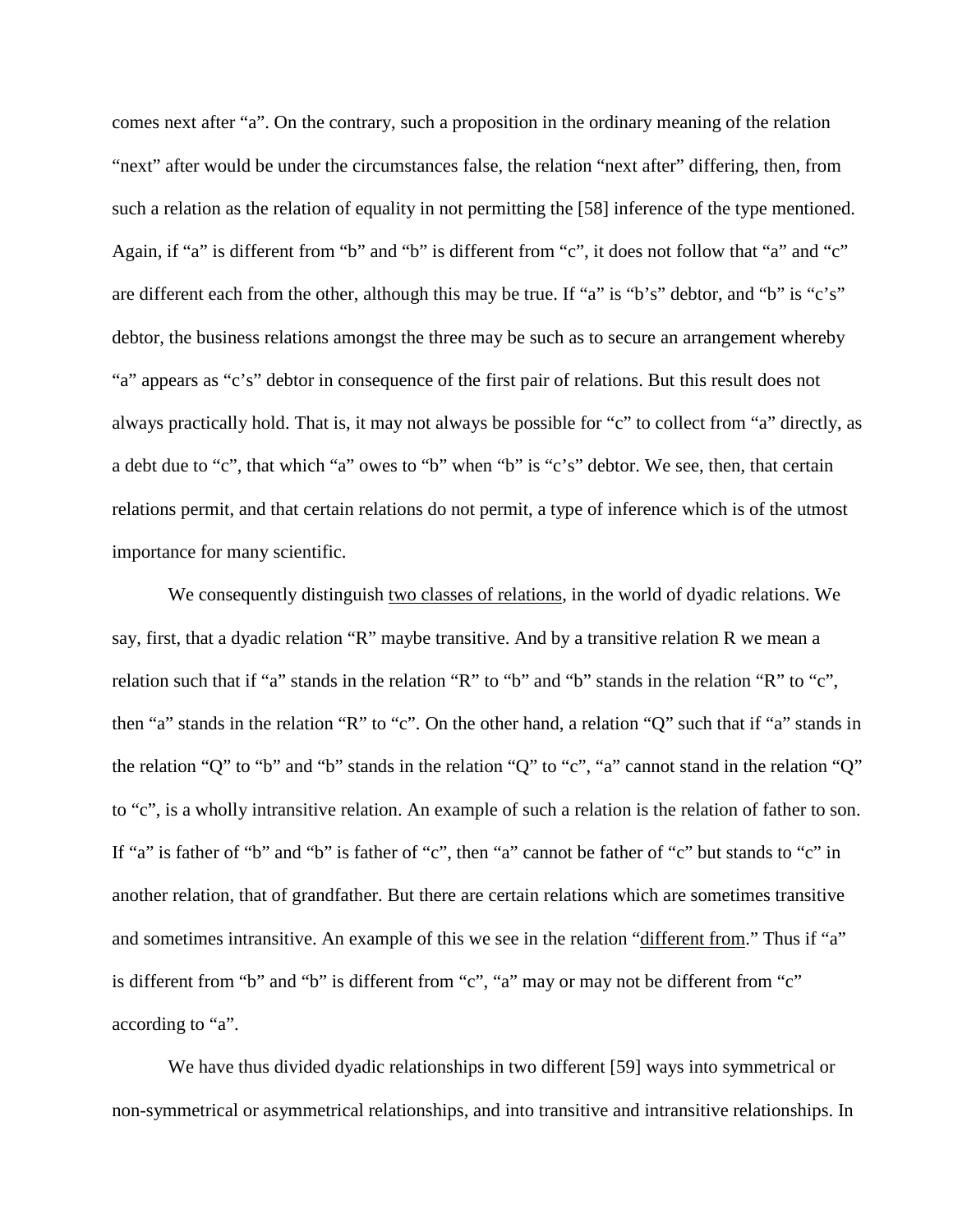the case of each classification we meet with some relations that are in some instances of one and in some instances of the other of the two classes distinguished, that is, we meet with some relations that are sometimes symmetrical and sometimes non-symmetrical, and also with relations that are sometimes transitive and sometimes intransitive. These intermediate types of relations are usually of less significance, at least for the purposes of all exact sciences; although we indeed have one relation which is sometimes symmetrical and sometimes not, namely the "illative" relation, and which is of great importance in all science. But now, having distinguished the two different classifications, we see that the two classifications are in a large measure independent of each other. A relation may be symmetrical and transitive it may be either of the symmetrical or nonsymmetrical type. We thus get four classes of relations, which are of fundamental importance.

Having made these rather wearisome but indispensable distinctions, we may now make an assertion which I shall attempt at the next time to illustrate and to apply in a way whose importance must justify the apparent formalism and abstractness of the distinction in question. I assert, then, as I close, that those conceptual forms which we have called "ordered series" depend altogether for their existence and for their significance upon the presence of transitive, non-symmetrical relations, which obtain between members of pairs of objects that you find belonging to a series. That is, I assert that those conceptual forms which we have called ordered series depend upon the presence of [60] some such relation as "before and after", and this relation may be in general defined as a nonsymmetrical, but transitive relation. On the other hand, what we have called a "level" is characterized by the presence of a certain relation such as "equality," which obtains between the members of any pair of objects belonging to the same level; Equality however, is a transitive symmetrical relation. Therefore, as we shall see, upon the distinction between the symmetrical transitive relations and the non-symmetrical transitive relations, the most fundamental distinctions between the concepts of the various sciences depend. The entire business of thought may be defined